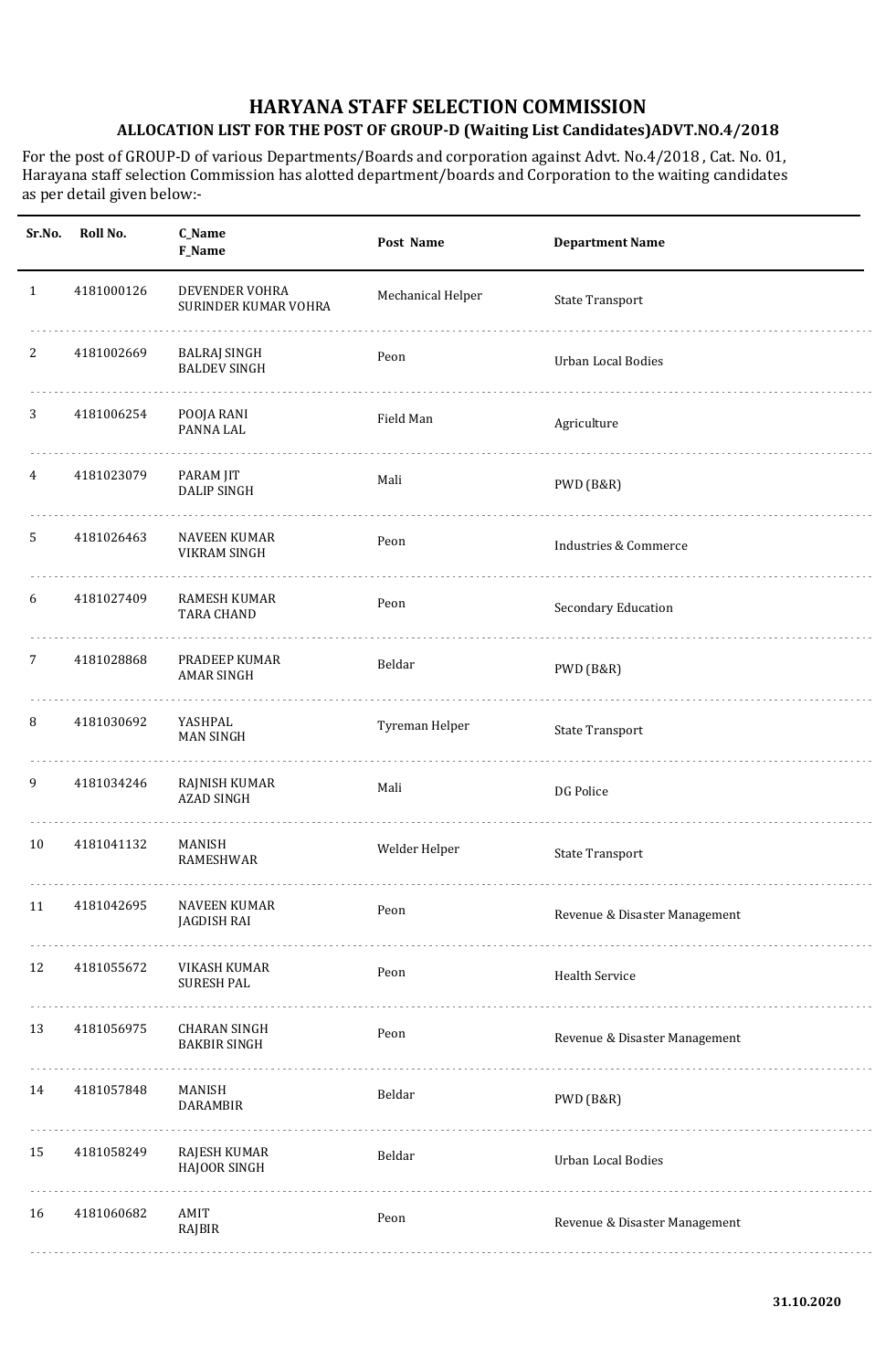| Sr.No. | Roll No.   | C_Name<br>F_Name                            | Post Name         | <b>Department Name</b>                    |
|--------|------------|---------------------------------------------|-------------------|-------------------------------------------|
| 17     | 4181066016 | SUBODH KUMAR<br>JAGDISH CHANDER             | Beldar            | <b>Urban Local Bodies</b>                 |
| 18     | 4181070840 | GHANSHYAM<br><b>SURENDER</b>                | Peon              | New and Renewable Energy                  |
| 19     | 4181074739 | SANDEEP KUMAR<br>JAIBIR                     | Beldar            | PWD (B&R)                                 |
| 20     | 4181080589 | SANJAY KUMAR<br><b>SINGH RAM</b>            | Mali              | Horticulture                              |
| 21     | 4181092004 | VIKASH<br><b>BHIM SINGH</b>                 | Mechanical Helper | <b>State Transport</b>                    |
| 22     | 4181095692 | RACHNA CHHANNA<br>ANAND KUMAR CHHANNA       | Peon              | Secondary Education                       |
| 23     | 4181096119 | HAR DEV SINGH<br><b>JAWAHAR SINGH</b>       | Peon              | Command Area Development Authority (CADA) |
| 24     | 4181096139 | REKHA DEVI<br><b>RAGBIR SINGH</b>           | Peon              | Secondary Education                       |
| 25     | 4181101915 | PRITAM SINGH<br><b>SUMER SINGH</b>          | Beldar            | PWD (B&R)                                 |
| 26     | 4181102326 | <b>ISHWAR CHANDER</b><br><b>MAMAN CHAND</b> | Peon              | Haryana Tourism                           |
| 27     | 4181106565 | RAVINDER KUMAR<br>DAYA NAND                 | Peon              | Secondary Education                       |
| 28     | 4181107738 | <b>AMIT KUMAR</b><br>OMPAL                  | Mining Guard      | Mines & Geology                           |
| 29     | 4181108836 | SEEMA<br><b>BARU RAM</b>                    | Peon              | <b>Higher Education</b>                   |
| 30     | 4181110518 | KAMLESH<br><b>RAM KUMAR</b>                 | Peon              | Prosecution                               |
| 31     | 4181112521 | SANDEEP<br><b>DALBIR SINGH</b>              | Beldar            | PWD (B&R)                                 |
| 32     | 4181112739 | CHUNNIRAM<br><b>RATTI RAM</b>               | Mali              | DG Police                                 |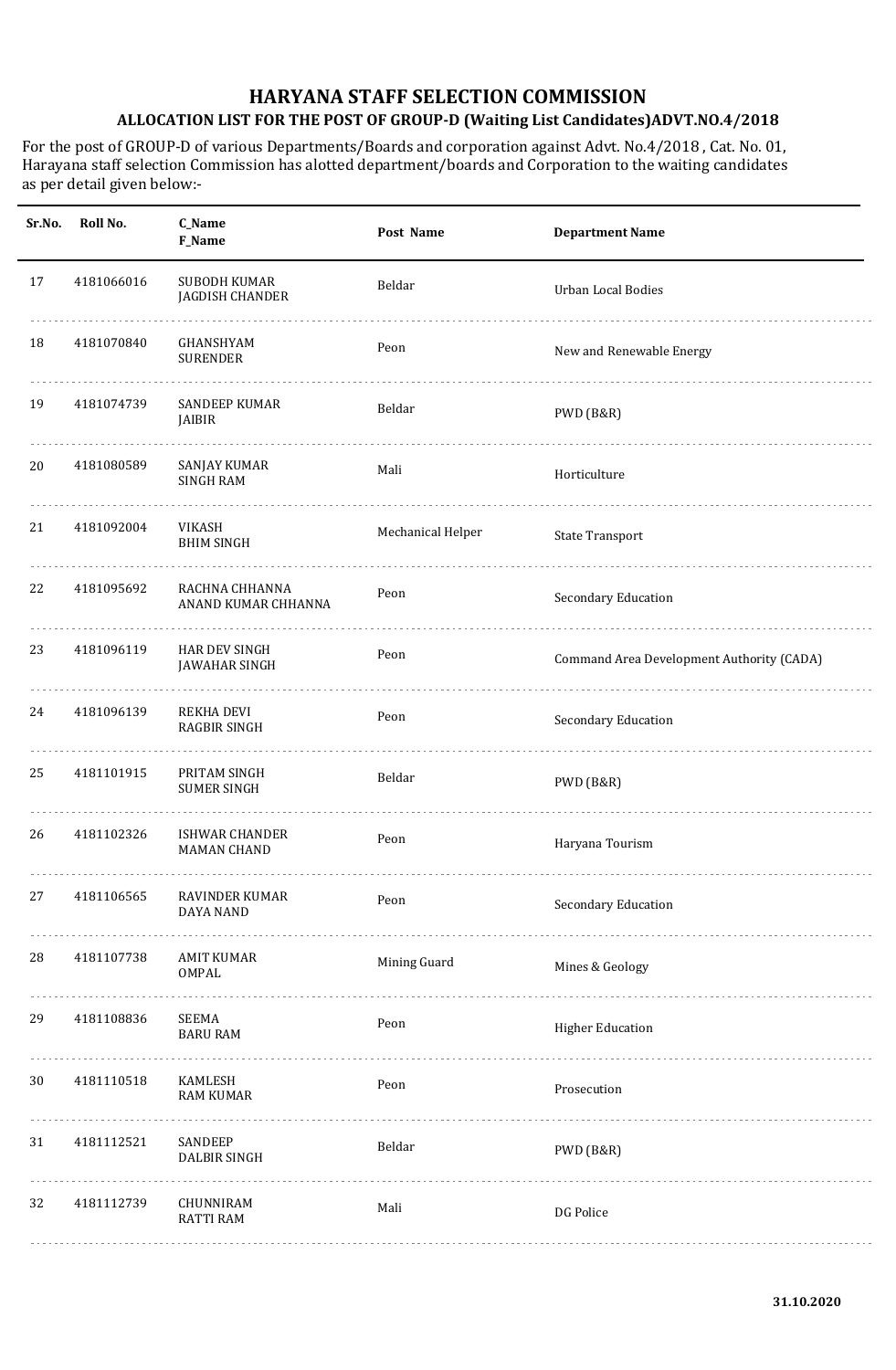| Sr.No. | Roll No.   | C_Name<br>F_Name                     | Post Name          | <b>Department Name</b>                    |
|--------|------------|--------------------------------------|--------------------|-------------------------------------------|
| 33     | 4181113459 | SUBHASH CHAND<br><b>RAM PAL</b>      | Workshop Attendant | Skill Development and industrial training |
| 34     | 4181117018 | SANDEEP<br>RAMANAND                  | Beldar             | PWD (B&R)                                 |
| 35     | 4181120735 | ANUJ KAMBOJ<br><b>DHARAM SINGH</b>   | Peon               | <b>State Transport</b>                    |
| 36     | 4181132626 | <b>SOM PAL</b><br><b>HIRA LAL</b>    | Carpenter Helper   | <b>State Transport</b>                    |
| 37     | 4181133571 | PARVEEN KUMAR<br><b>SINGHA RAM</b>   | Peon               | <b>Irrigation &amp; Water Resources</b>   |
| 38     | 4181137410 | NISHA<br><b>SHER SINGH</b>           | Peon               | Secondary Education                       |
| 39     | 4181137904 | <b>SHARWAN KUMAR</b><br>SANTLAL      | Peon               | Secondary Education                       |
| 40     | 4181141497 | SUKHBIR SINGH<br>MOHINDER SINGH      | Peon               | <b>Irrigation &amp; Water Resources</b>   |
| 41     | 4181145741 | PAVAN KUMAR<br><b>LAL SINGH</b>      | Peon-cum-chowkidar | O/o Chief Secretary                       |
| 42     | 4181149406 | NITIN KUMAR SINGH<br>RAJENDER SINGH  | Peon               | Revenue & Disaster Management             |
| 43     | 4181150801 | SAVANT<br>RAMESHWAR                  | Peon               | Secondary Education                       |
| 44     | 4181155263 | SAVITA KUMARI<br><b>GANGA RAM</b>    | Peon               | Secondary Education                       |
| 45     | 4181157027 | VINOD<br><b>RAM KUMAR</b>            | Peon-cum-chowkidar | Haryana State Agriculture Marketing Board |
| 46     | 4181159615 | RINKU KUMAR<br>PALE RAM              | Beldar             | <b>Urban Local Bodies</b>                 |
| 47     | 4181161003 | <b>RAVI DASS</b><br><b>GYANI RAM</b> | Beldar             | PWD (B&R)                                 |
| 48     | 4181162499 | DINESH KUMAR<br><b>SHER SINGH</b>    | Peon               | Revenue & Disaster Management             |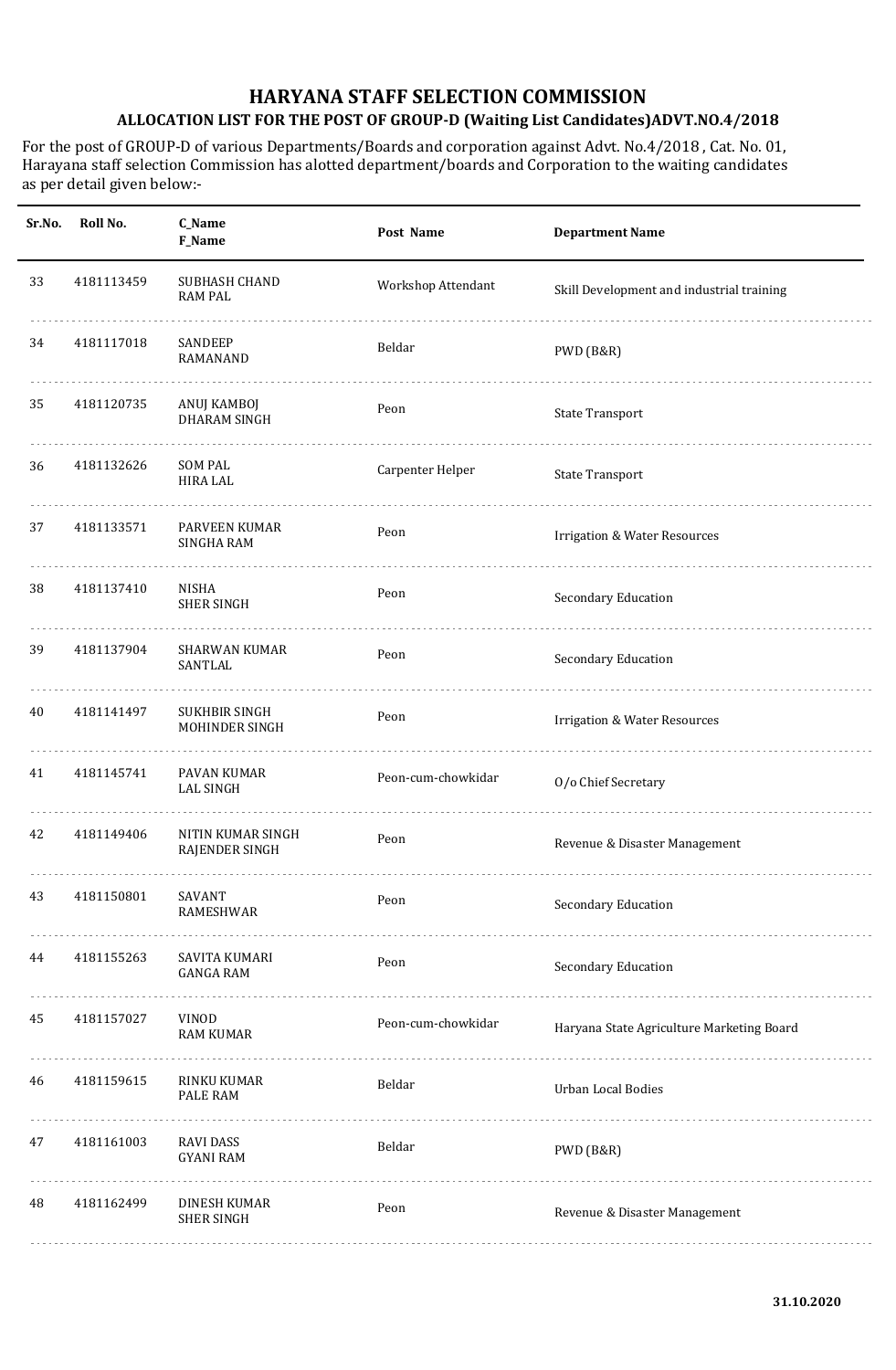| Sr.No. | Roll No.   | C_Name<br>F_Name                           | Post Name | <b>Department Name</b>                    |
|--------|------------|--------------------------------------------|-----------|-------------------------------------------|
| 49     | 4181163387 | <b>SUNNY KUMAR DUBEY</b><br>KANHAIYA DUBEY | Peon      | PWD (B&R)                                 |
| 50     | 4181164832 | AMARJEET<br>MAHABIR SINGH                  | Peon      | <b>State Transport</b>                    |
| 51     | 4181167328 | <b>VIKAS KUMAR</b><br>RAJINDER PRASAD      | Peon      | Secondary Education                       |
| 52     | 4181170225 | POOJA<br><b>RAM CHANDER</b>                | Peon      | Secondary Education                       |
| 53     | 4181176908 | <b>SUKHJEET SINGH</b><br><b>BALAK RAM</b>  | Peon      | Ayush                                     |
| 54     | 4181177006 | <b>VIPIN KUMAR</b><br><b>SURENDER</b>      | Peon      | Secondary Education                       |
| 55     | 4181181923 | PREETAM SINGH<br>HARBHAJAN SINGH           | Peon      | Secondary Education                       |
| 56     | 4181189292 | <b>JANGBIR SINGH</b><br>KAPOOR SINGH       | Peon      | <b>Urban Local Bodies</b>                 |
| 57     | 4181189588 | <b>AJAY KUMAR</b><br><b>DALEL SINGH</b>    | Peon      | Revenue & Disaster Management             |
| 58     | 4181204159 | <b>JASBIR SINGH</b><br><b>BALA RAM</b>     | Peon      | Housing Board Haryana                     |
| 59     | 4181207427 | SATPAL SINGH<br><b>BALBIR SINGH</b>        | Beldar    | PWD (B&R)                                 |
| 60     | 4181213324 | SOURABH<br><b>BANARSI LAL</b><br>.         | Beldar    | PWD (B&R)                                 |
| 61     | 4181222690 | SANJEEV KUMAR<br><b>UMED SINGH</b>         | Beldar    | PWD (B&R)                                 |
| 62     | 4181227291 | <b>MANIT KUMAR</b><br><b>SUGAN CHAND</b>   | Beldar    | PWD (B&R)                                 |
| 63     | 4181230991 | <b>SUNIL KUMAR</b><br><b>RAM SINGH</b>     | Peon      | Command Area Development Authority (CADA) |
| 64     | 4181234687 | SANJAY<br>RAJENDER SINGH                   | Beldar    | PWD (B&R)                                 |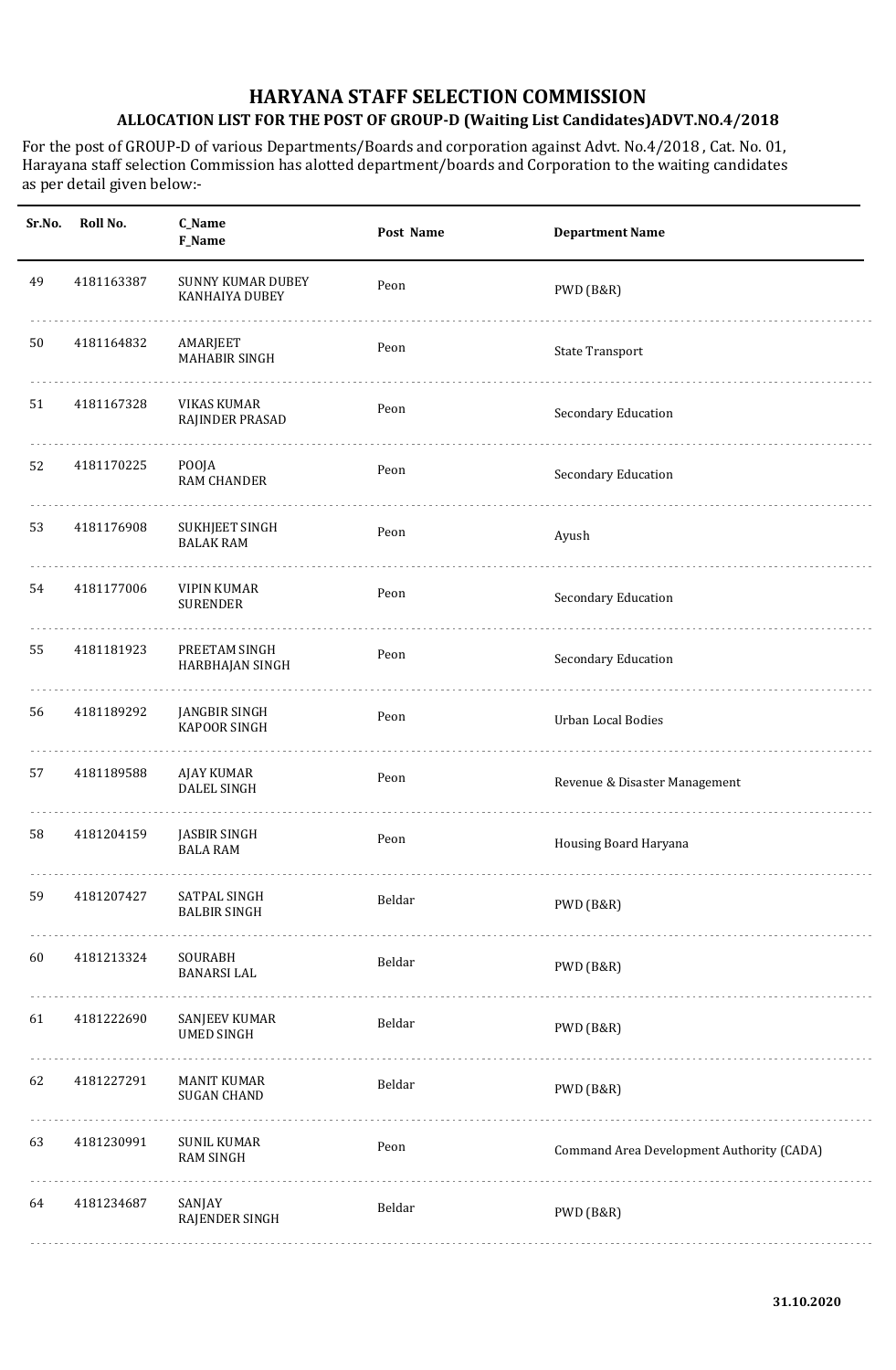| Sr.No. | Roll No.   | C_Name<br>F_Name                            | Post Name          | <b>Department Name</b>                    |
|--------|------------|---------------------------------------------|--------------------|-------------------------------------------|
| 65     | 4181235648 | PARVEEN KUMAR<br>SATYANARAYAN               | Peon               | Secondary Education                       |
| 66     | 4181236497 | ROHTASH<br><b>GANPAT</b>                    | Peon               | <b>Higher Education</b>                   |
| 67     | 4181250647 | RAMPAL SINGH<br><b>DHARAM SINGH</b>         | Peon               | Agriculture                               |
| 68     | 4181252794 | RAJKUMAR SINGH RAJU<br><b>BAHADAR SINGH</b> | Beldar             | PWD (B&R)                                 |
| 69     | 4181255111 | RAVI KUMAR<br><b>DHRAM PAL</b>              | Beldar             | PWD (B&R)                                 |
| 70     | 4181264252 | MANOJ KUMAR<br>SATYA PAL SINGH              | Workshop Attendant | Skill Development and industrial training |
| 71     | 4181266150 | DEEPAK NARWAL<br><b>SURENDER SINGH</b>      | Water Carrier      | DG Police                                 |
| 72     | 4181267086 | <b>INDERJEET</b><br><b>AMAR SINGH</b>       | Animal Attendant   | Animal Husbandry & Dairying               |
| 73     | 4181267856 | <b>NAVNEET KUMAR</b><br>RAM MEHAR           | Mate               | PWD (B&R)                                 |
| 74     | 4181268268 | <b>SUNIL KUMAR</b><br><b>BHAJAN LAL</b>     | Peon               | Secondary Education                       |
| 75     | 4181280132 | SANDEEP<br><b>ISHWAR</b>                    | Peon               | Secondary Education                       |
| 76     | 4181282838 | KRISHNA DEVI<br><b>HUKAM CHAND</b>          | Peon               | Secondary Education                       |
| 77     | 4181283240 | PAWAN<br><b>SURAJ BHAN</b>                  | Store Helper       | Hospitality Organisation                  |
| 78     | 4181291980 | DEEPAK KUMAR<br>DHARAMPAL                   | Peon               | Haryana Board of School Education         |
| 79     | 4181296816 | HARI OM<br><b>MANGE RAM</b>                 | Peon               | Haryana Woman Development Corporation     |
| 80     | 4181297216 | <b>NAVNEET</b><br>RAJKUMAR                  | Mechanical Helper  | <b>State Transport</b>                    |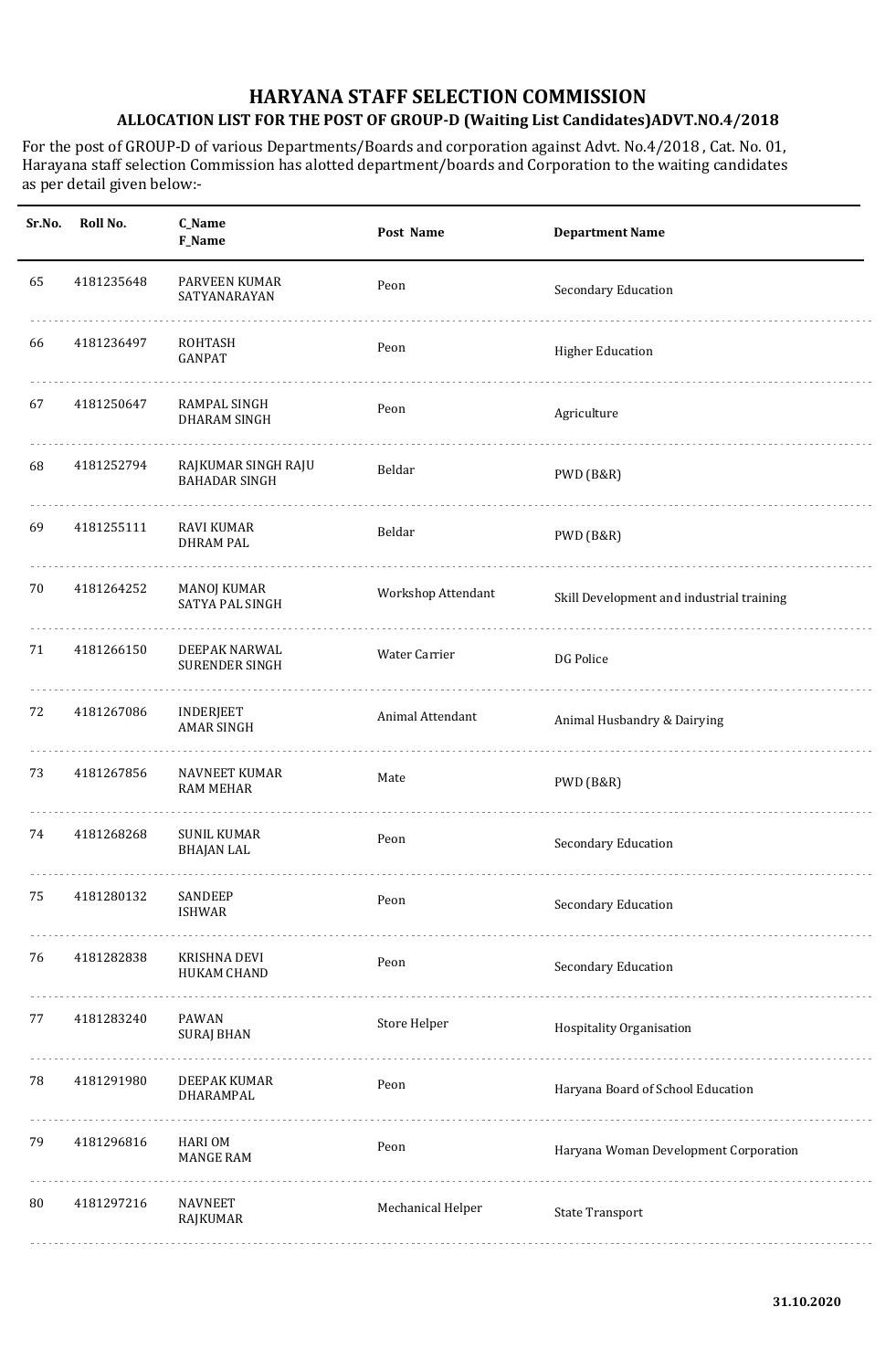| Sr.No. | Roll No.   | <b>C_Name</b><br>F_Name                      | Post Name         | <b>Department Name</b>                  |
|--------|------------|----------------------------------------------|-------------------|-----------------------------------------|
| 81     | 4181298578 | <b>INDU RANI</b><br>AMICHAND                 | Beldar            | PWD (B&R)                               |
| 82     | 4181300862 | VJENDER SINGH<br><b>BADAN SINGH</b>          | Peon              | Women & Child Development               |
| 83     | 4181306219 | <b>MANDEEP SINGH</b><br><b>HARBANS SINGH</b> | Mechanical Helper | <b>State Transport</b>                  |
| 84     | 4181309695 | SANJAY KUMAR<br><b>DHARM VIR</b>             | Beldar            | PWD (B&R)                               |
| 85     | 4181311562 | <b>SANDEEP KUMAR</b><br>SARDAR SINGH         | Peon              | State Vigilance Bureau                  |
| 86     | 4181321923 | RAJESH KUMAR<br><b>RAI SINGH</b>             | Animal Attendant  | Animal Husbandry & Dairying             |
| 87     | 4181323643 | <b>KARAM PAL</b><br><b>RAMDIYA</b>           | Beldar            | PWD (B&R)                               |
| 88     | 4181324598 | DEEPAK KUMAR<br><b>BAL KISHAN</b>            | Peon              | Haryana State Pollution Control Board   |
| 89     | 4181330405 | YASHVEER<br>JANG SHAMSHER SINGH              | Peon              | Revenue & Disaster Management           |
| 90     | 4181340316 | <b>NARESH KUMAR</b><br><b>MEWA RAM</b>       | Peon              | <b>Irrigation &amp; Water Resources</b> |
| 91     | 4181348859 | <b>RAVINDER KUMAR</b><br>DHARAM CHAND        | Peon              | Ayush                                   |
| 92     | 4181349284 | AJEET KUMAR<br><b>SHISH RAM</b>              | Peon              | Supplies & Disposals                    |
| 93     | 4181355566 | PURAN SINGH<br><b>JOGI RAM</b>               | Beldar            | PWD (B&R)                               |
| 94     | 4181356975 | ROHTASH KUMAR<br>HARDYAL SINGH               | Peon              | Town & Country Planning                 |
| 95     | 4181358416 | RAJPAL<br><b>JAG RAM</b>                     | Animal Attendant  | Animal Husbandry & Dairying             |
| 96     | 4181359491 | <b>ANIL KUMAR</b><br><b>SHIV DULAR</b>       | Peon              | Prosecution                             |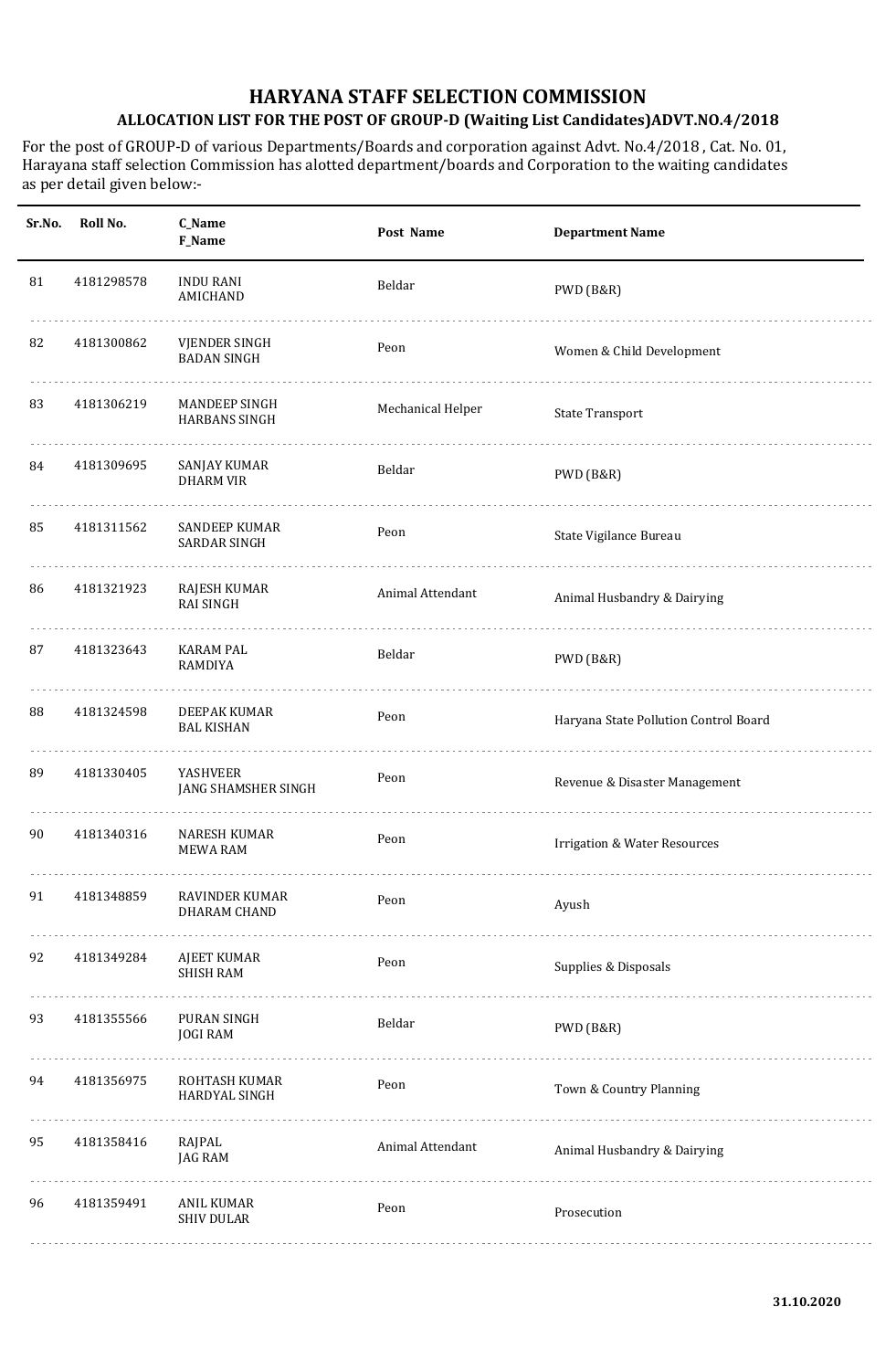| Sr.No. | Roll No.   | C_Name<br>F_Name                          | Post Name          | <b>Department Name</b>        |
|--------|------------|-------------------------------------------|--------------------|-------------------------------|
| 97     | 4181361300 | ASHISH<br>SATISH KUMAR                    | Cook               | Prision                       |
| 98     | 4181361696 | AJAY<br><b>DARA SINGH</b>                 | Peon               | <b>ESI Health Care</b>        |
| 99     | 4181362681 | <b>SURJEET</b><br><b>SAHAB SINGH</b>      | Peon               | State Vigilance Bureau        |
| 100    | 4181365392 | MUKESH DEVI<br><b>RAVIDATT</b>            | Beldar             | PWD (B&R)                     |
| 101    | 4181368900 | SACHIN<br>DAYANAND FOGAAT                 | Peon               | Revenue & Disaster Management |
| 102    | 4181370705 | <b>SUNIL KUMAR</b><br><b>RAM KARAN</b>    | Field Man          | Agriculture                   |
| 103    | 4181383008 | <b>MANOJ KUMAR</b><br>DHARAM CHAND        | Peon               | PWD (B&R)                     |
| 104    | 4181385579 | PARVEEN KUMAR<br><b>BHOOP SINGH</b>       | Beldar             | PWD (B&R)                     |
| 105    | 4181386531 | <b>SANJAY PAL</b><br><b>LAL SINGH</b>     | Beldar             | PWD (B&R)                     |
| 106    | 4181393128 | <b>SATISH KUMAR</b><br><b>BASTIRAM</b>    | Peon               | Employment                    |
| 107    | 4181395940 | <b>JAIBIR SINGH</b><br><b>RAM CHANDER</b> | Peon-cum-chowkidar | O/o Chief Secretary           |
| 108    | 4181400143 | AJAY PAL SINGH<br><b>SURJAN SINGH</b>     | Mechanical Helper  | <b>State Transport</b>        |
| 109    | 4181403812 | DEVENDER KUMAR<br>KAILASH CHAND           | Peon               | Agriculture                   |
| 110    | 4181404491 | ANIL KUMAR<br><b>DESHRAJ</b>              | Peon               | Secondary Education           |
| 111    | 4181405542 | ANOOP KUMAR<br>SHRINIWAS                  | Peon               | <b>Higher Education</b>       |
| 112    | 4181411785 | UTTAM KUMAR<br><b>BHARTESH KUMAR</b>      | Peon               | <b>ESI Health Care</b>        |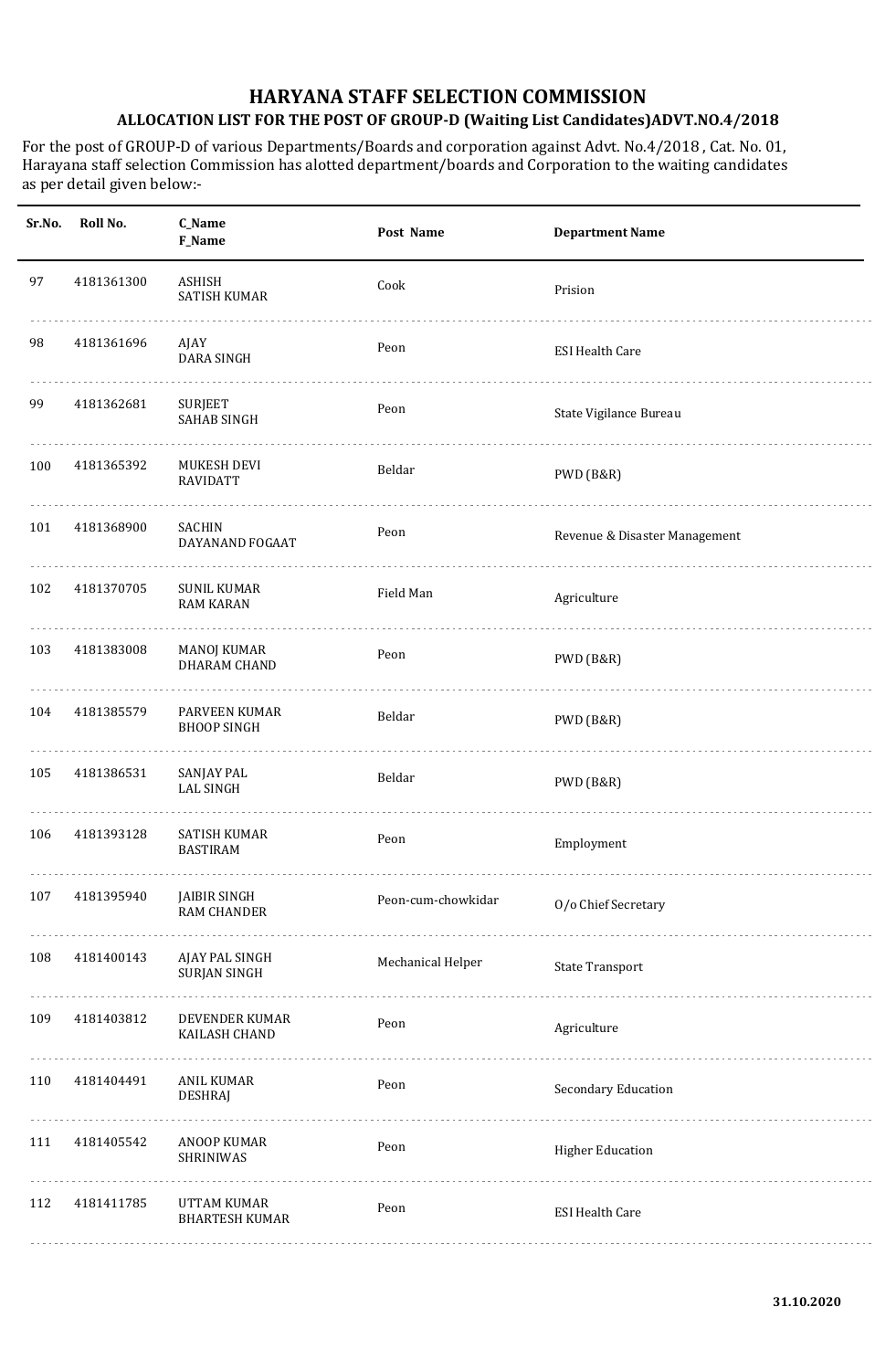| Sr.No. | Roll No.   | C_Name<br>F_Name                                | Post Name          | <b>Department Name</b>                    |
|--------|------------|-------------------------------------------------|--------------------|-------------------------------------------|
| 113    | 4181417937 | AJAY<br><b>CHAND RAM</b>                        | Beldar             | PWD (B&R)                                 |
| 114    | 4181418704 | SUNIL KUMAR<br><b>GARIB CHAND</b>               | Cook               | Home Guard and Civil Defense              |
| 115    | 4181419686 | PARDEEP SINGH<br><b>RANJIT SINGH</b>            | Peon-cum-chowkidar | O/o Chief Secretary                       |
| 116    | 4181420434 | <b>SURESH KUMAR</b><br><b>SUBHASH CHANDER</b>   | Peon               | Agriculture                               |
| 117    | 4181426313 | SATISH<br>SATPAL                                | Khalasi            | Town & Country Planning                   |
| 118    | 4181429727 | MITHLESH KUMAR<br><b>VINAY KUMAR</b>            | Peon               | Revenue & Disaster Management             |
| 119    | 4181438644 | PAWAN KUMAR<br>RAJENDER PARSAD                  | Peon               | <b>State Transport</b>                    |
| 120    | 4181438996 | <b>AJIT SARSAR</b><br>SATPAL SARSAR             | Mining Guard       | Mines & Geology                           |
| 121    | 4181439151 | <b>ANAND KUMAR</b><br><b>SHER SINGH</b>         | Mechanical Helper  | <b>State Transport</b>                    |
| 122    | 4181440822 | <b>JITENDER YADAV</b><br><b>BISHAMBER DAYAL</b> | Mali               | PWD (B&R)                                 |
| 123    | 4181441826 | VIJENDER SINGH<br><b>SANTU SINGH</b>            | T.Mate             | PWD (B&R)                                 |
| 124    | 4181459217 | <b>AMIT KUMAR</b><br>MAHAVIR SINGH              | StoreMan           | <b>State Transport</b>                    |
| 125    | 4181459235 | MONIKA RANI<br><b>RANM KUMAR</b>                | Peon               | Revenue & Disaster Management             |
| 126    | 4181463561 | ANGREJ SINGH<br><b>RULDA RAM</b>                | Mali               | PWD (B&R)                                 |
| 127    | 4181465510 | RAJENDER<br><b>DESH RAJ</b>                     | Peon cum chowkidar | Skill Development and industrial training |
| 128    | 4181468593 | KRISHAN KUMAR<br><b>CHAND RAM</b>               | Peon               | Revenue & Disaster Management             |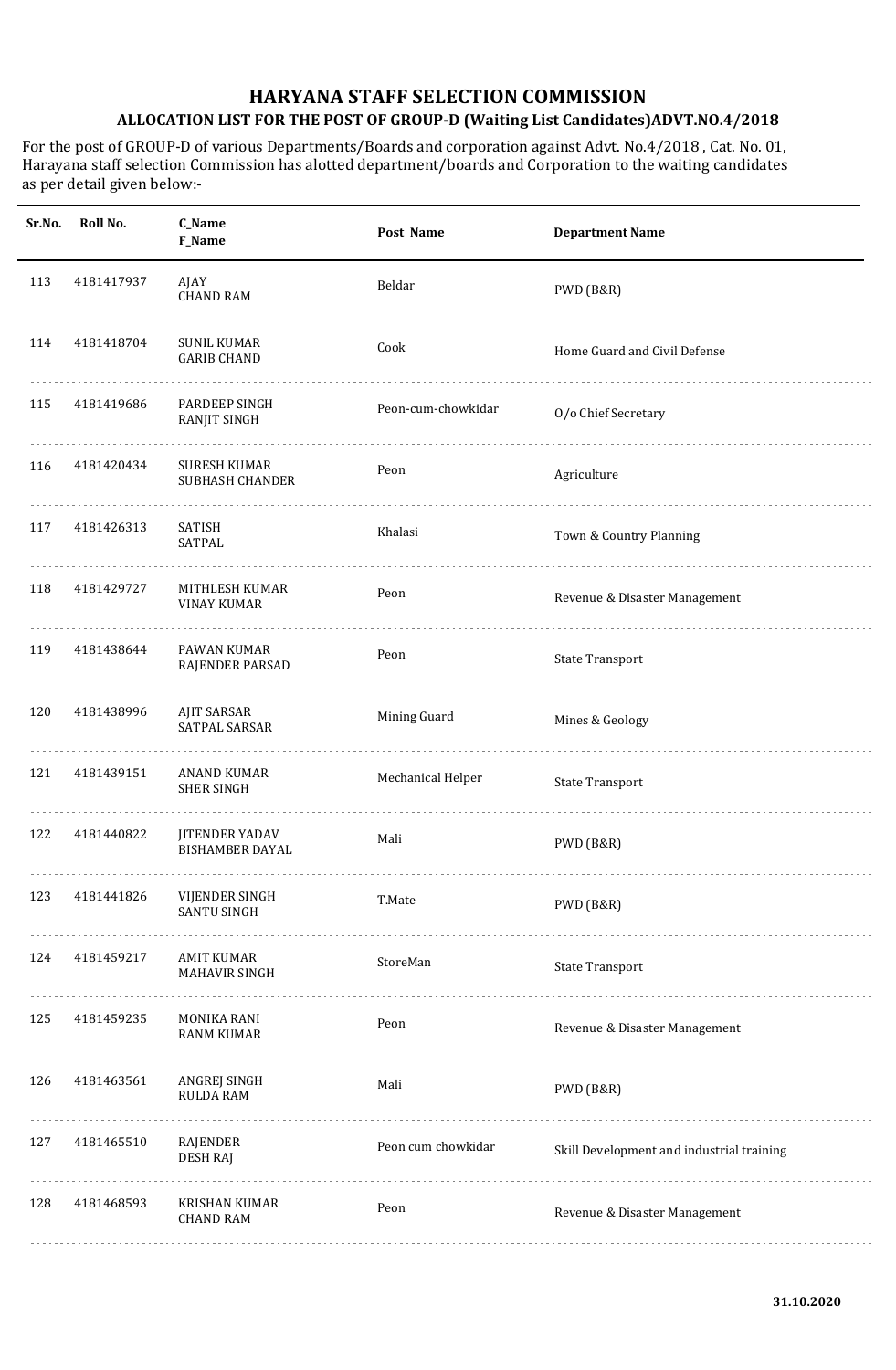| Sr.No. | Roll No.   | C_Name<br>F_Name                             | Post Name          | <b>Department Name</b>                    |
|--------|------------|----------------------------------------------|--------------------|-------------------------------------------|
| 129    | 4181468620 | SANDEEP KUMAR<br><b>CHANDER BHAN</b>         | Peon               | Revenue & Disaster Management             |
| 130    | 4181471359 | PUSHPENDER<br><b>MADAN LAL</b>               | Beldar             | PWD (B&R)                                 |
| 131    | 4181480429 | PAWAN KUMAR<br><b>HARI PARKASH</b>           | Peon               | Secondary Education                       |
| 132    | 4181480815 | MANOJ KUMAR KORI<br><b>RAJ KUMAR</b>         | Mechanical Helper  | <b>State Transport</b>                    |
| 133    | 4181481551 | RITESH KUMAR<br><b>HARERAM SINGH</b>         | Peon               | Revenue & Disaster Management             |
| 134    | 4181483513 | JASWINDER SINGH<br>UJJAL SINGH               | T.Mate             | PWD (B&R)                                 |
| 135    | 4181484138 | VIRENDER KUMAR<br><b>KRISHAN KUMAR</b>       | Mechanical Helper  | <b>State Transport</b>                    |
| 136    | 4181489770 | SHAYAM BIR<br><b>JAIMAL SINGH</b>            | Workshop Attendant | Skill Development and industrial training |
| 137    | 4181490345 | <b>OM PARKASH</b><br>DARYAV                  | Animal Attendant   | Animal Husbandry & Dairying               |
| 138    | 4181496106 | <b>HARPREET SINGH</b><br><b>SURESH SINGH</b> | Cook               | DG Police                                 |
| 139    | 4181500229 | SANDEEP KUMAR<br><b>SAMUNDER SINGH</b>       | Animal Attendant   | Animal Husbandry & Dairying               |
| 140    | 4181502221 | <b>SHIV KUMAR</b><br><b>ASHOK KUMAR</b>      | Peon               | Secondary Education                       |
| 141    | 4181503972 | SOMBIR<br>SATYWAN                            | Beldar             | PWD (B&R)                                 |
| 142    | 4181505859 | ANIL KUMAR<br><b>RAM KUMAR</b>               | Beldar             | PWD (B&R)                                 |
| 143    | 4181511299 | SALAMMU DIN<br>FAQIR MOHAMMAD                | Peon cum chowkidar | Skill Development and industrial training |
| 144    | 4181517180 | <b>ANKIT GUPTA</b><br>HARISH CHANDRA         | Peon               | Advocate General                          |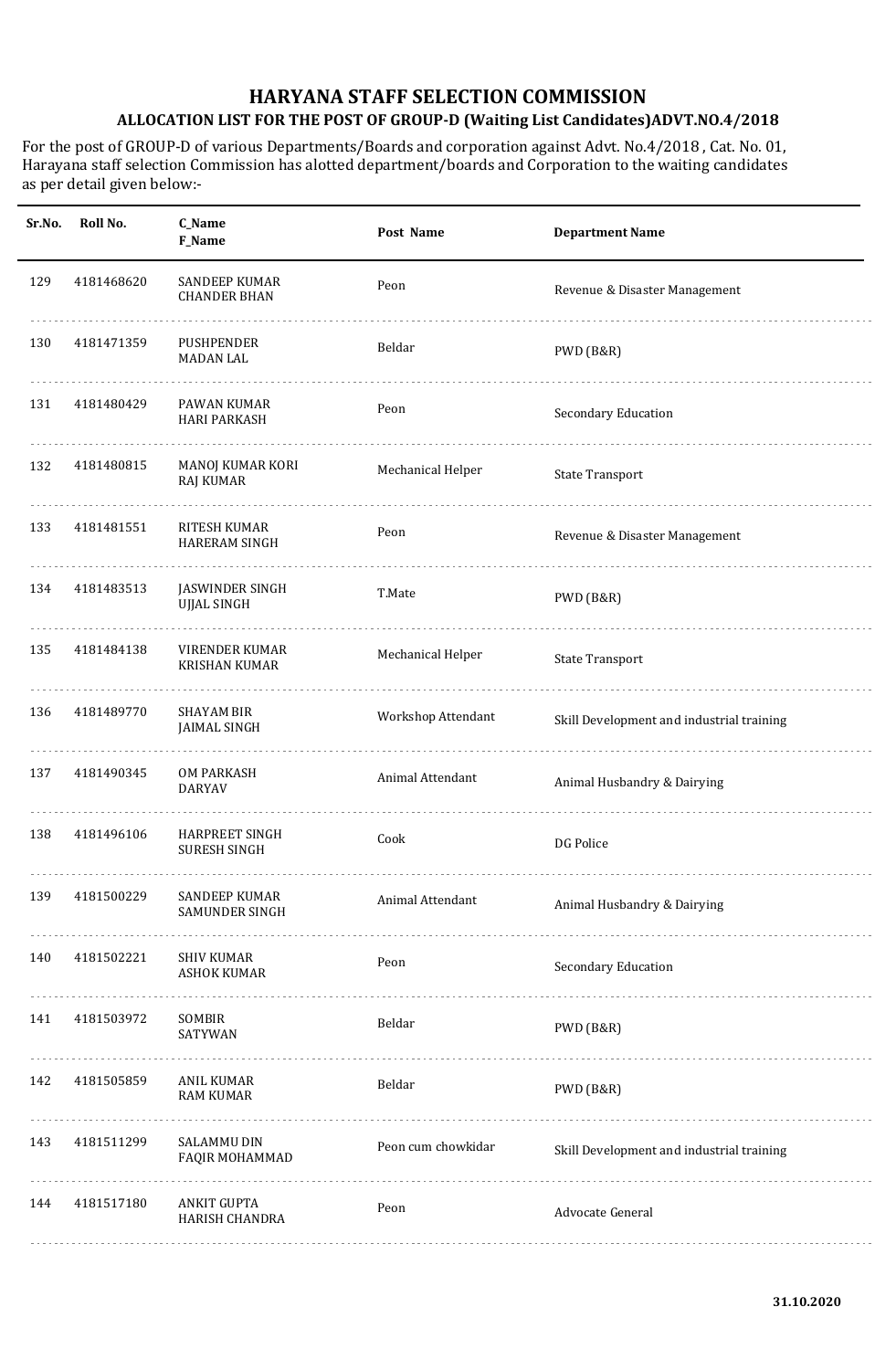| Sr.No. | Roll No.   | C_Name<br>F_Name                          | Post Name          | <b>Department Name</b>                  |
|--------|------------|-------------------------------------------|--------------------|-----------------------------------------|
| 145    | 4181518859 | <b>AMIT KUMAR</b><br><b>DEVILAL</b>       | Water Carrier      | DG Police                               |
| 146    | 4181524261 | SANDEEP KUMAR<br>KASHMIRI LAL             | Peon               | <b>ESI Health Care</b>                  |
| 147    | 4181525695 | MANI RAM<br><b>RATI RAM</b>               | Peon               | Revenue & Disaster Management           |
| 148    | 4181526230 | DEEPAK KALONIA<br>JAI BHAGWAN KALONIA     | Electrician Helper | <b>State Transport</b>                  |
| 149    | 4181529106 | PRAVEEN KUMAR<br>PRABHATI LAL             | Helper             | Agriculture                             |
| 150    | 4181531401 | <b>MANDEEP KUMAR</b><br><b>BHOMA RAM</b>  | Peon               | Secondary Education                     |
| 151    | 4181532713 | <b>AMIT KUMAR</b><br><b>SHRI RAM</b>      | Peon               | State Vigilance Bureau                  |
| 152    | 4181535574 | <b>JAIDEEP</b><br><b>JAI PARKASH</b>      | Beldar             | PWD (B&R)                               |
| 153    | 4181538588 | <b>NAVEEN</b><br><b>KRISHAN</b>           | Peon               | <b>Irrigation &amp; Water Resources</b> |
| 154    | 4181543813 | <b>NEETU</b><br><b>RAM DAYAL</b>          | Peon               | Secondary Education                     |
| 155    | 4181546912 | RAVINDER KUMAR<br><b>RAM KUMAR</b>        | Peon               | Secondary Education                     |
| 156    | 4181552419 | ARVIND KUMAR<br>OM PARKASH                | Security Guard     | Haryana Board of School Education       |
| 157    | 4181554872 | SONU<br><b>BALBIR SINGH</b>               | Animal Attendant   | Animal Husbandry & Dairying             |
| 158    | 4181561521 | ANSHU<br><b>NARENDER</b>                  | Animal Attendant   | Animal Husbandry & Dairying             |
| 159    | 4181562872 | <b>RAM AUTAR</b><br><b>LILA RAM</b>       | Electrician Helper | <b>State Transport</b>                  |
| 160    | 4181566092 | <b>SURENDER KUMAR</b><br><b>RAM SINGH</b> | Peon               | Revenue & Disaster Management           |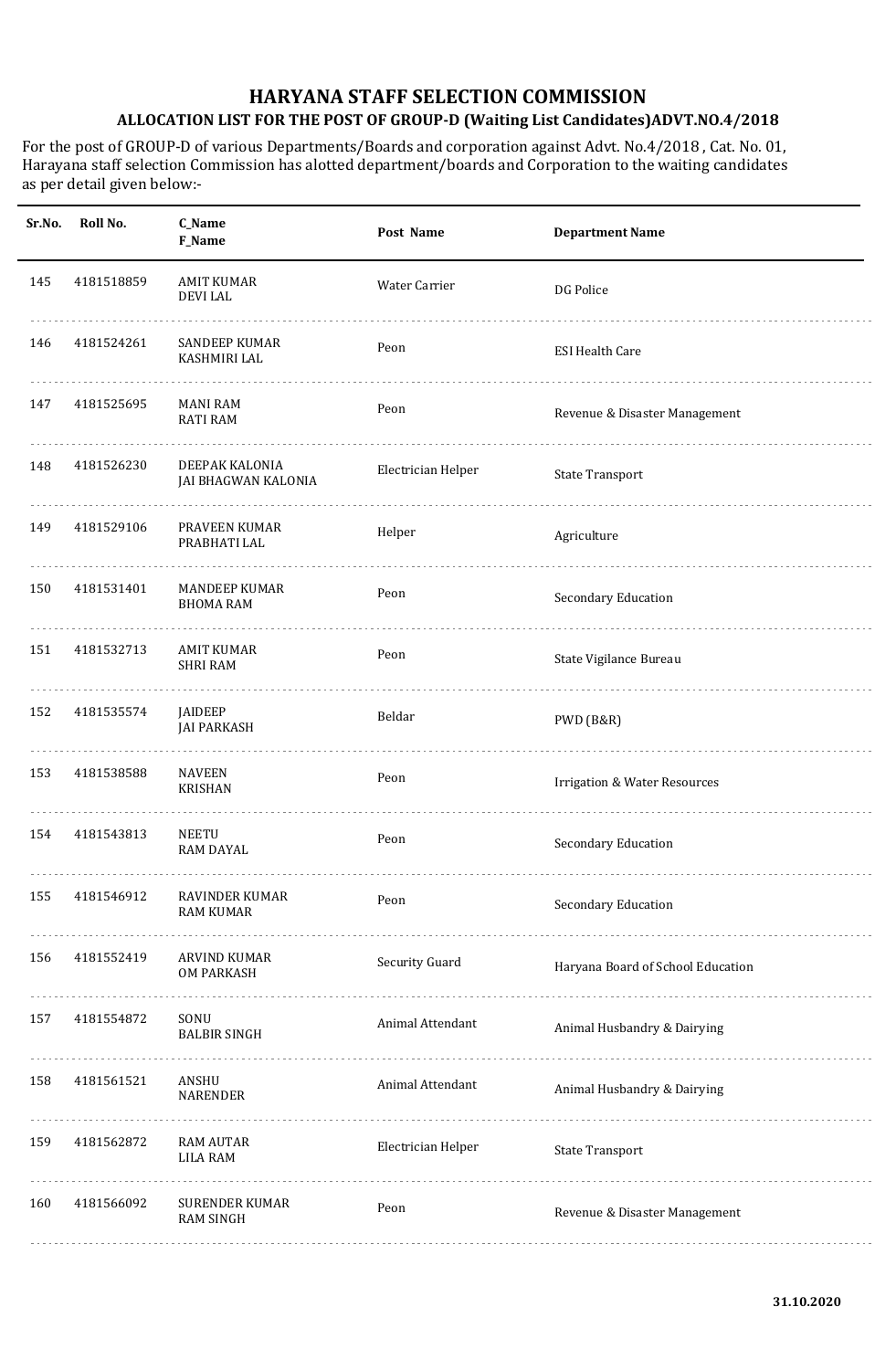| Sr.No. | Roll No.   | C_Name<br>F_Name                            | Post Name            | <b>Department Name</b>                    |
|--------|------------|---------------------------------------------|----------------------|-------------------------------------------|
| 161    | 4181566448 | AZAD SINGH<br><b>LAL CHAND</b>              | Cook                 | Home Guard and Civil Defense              |
| 162    | 4181573394 | SANJAY KUMAR<br><b>INDER SINGH</b>          | Beldar               | PWD (B&R)                                 |
| 163    | 4181578079 | PARDEEP KUMAR<br><b>SURAJ BHAN</b>          | Peon                 | Secondary Education                       |
| 164    | 4181583791 | KARAMBIR<br>PALA RAM                        | Peon                 | Revenue & Disaster Management             |
| 165    | 4181584157 | LOKENDER<br><b>VIJAY SINGH</b>              | Peon                 | Agriculture                               |
| 166    | 4181606614 | <b>BALKAR SINGH</b><br><b>MAHABIR SINGH</b> | Peon                 | <b>State Transport</b>                    |
| 167    | 4181607261 | JAGBIR<br><b>MAHABIR</b>                    | Peon                 | Revenue & Disaster Management             |
| 168    | 4181607325 | SATISH KUMAR<br><b>LATE OM PARKASH</b>      | Beldar               | PWD (B&R)                                 |
| 169    | 4181608901 | MUKESH KUMARI<br><b>JOGENDER SINGH</b>      | Peon                 | Secondary Education                       |
| 170    | 4181618056 | <b>SANDEEP</b><br>SATYANARAIN               | Peon-cum-chowkidar   | Haryana State Agriculture Marketing Board |
| 171    | 4181621935 | VIJAY KUMAR<br><b>SUSHIL KUMAR</b>          | Asstt. Pump Operator | Urban Local Bodies                        |
| 172    | 4181627275 | RAJ KUMAR<br><b>DHARM PAL</b>               | Peon                 | Mines & Geology                           |
| 173    | 4181631971 | MANOJ KUMAR<br><b>CHATTAR SINGH</b>         | Peon                 | Haryana State Pollution Control Board     |
| 174    | 4181632165 | <b>SEEMA DEVI</b><br>DALEL SINGH            | Cook                 | DG Police                                 |
| 175    | 4181632510 | RINKU RAM<br><b>BELI RAM</b>                | Peon                 | PWD (B&R)                                 |
| 176    | 4181634629 | KARAMBIR<br>RAMKUMAR                        | Peon                 | Supplies & Disposals                      |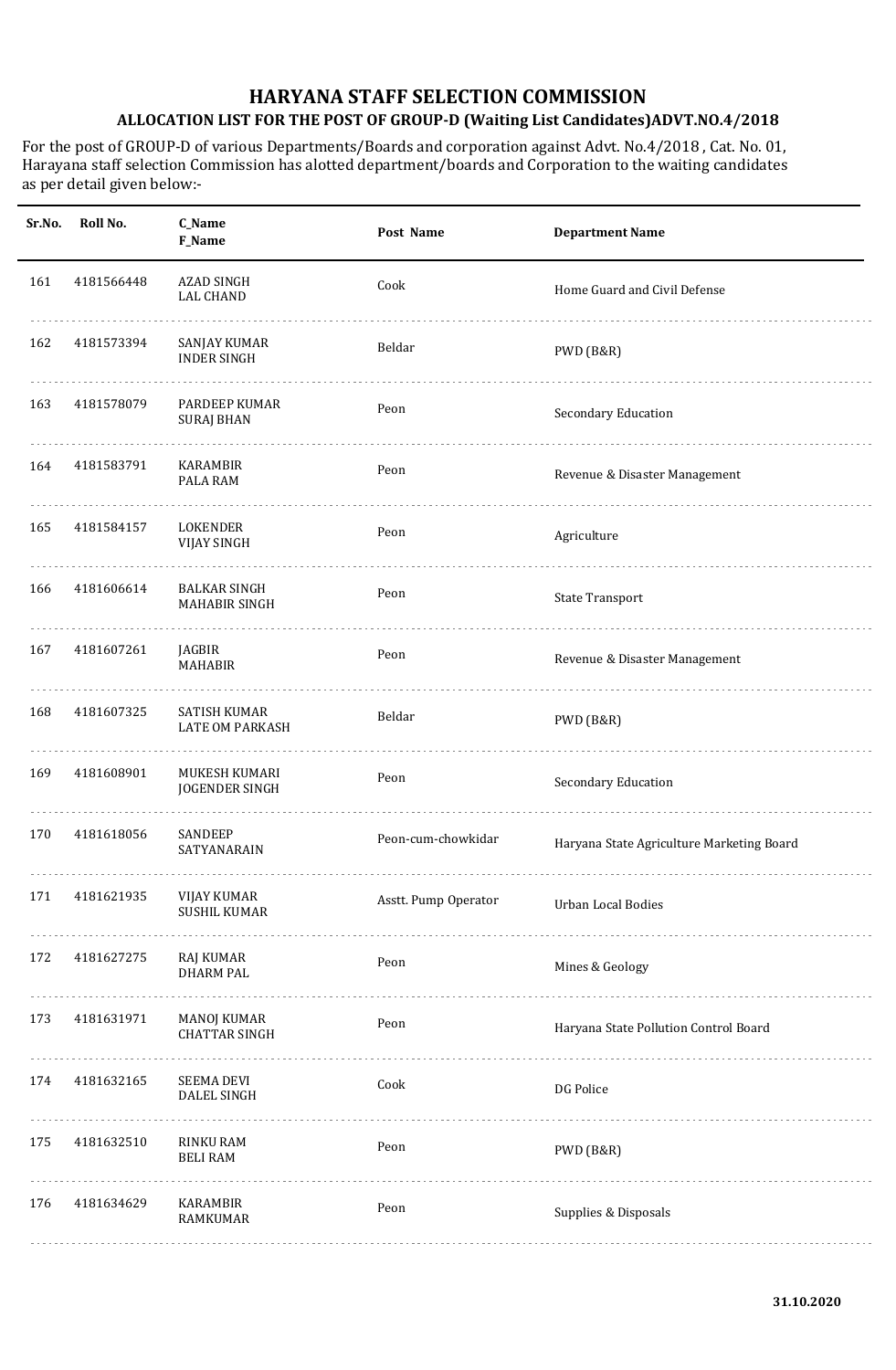| Sr.No. | Roll No.   | <b>C_Name</b><br>F_Name                       | Post Name          | <b>Department Name</b>                  |
|--------|------------|-----------------------------------------------|--------------------|-----------------------------------------|
| 177    | 4181637904 | <b>SURESH KUMAR</b><br><b>MIYAN SINGH</b>     | Peon               | <b>DG Police</b>                        |
| 178    | 4181641193 | <b>ROHIT KUMAR</b><br><b>RAMESH CHAND</b>     | Peon               | Agriculture                             |
| 179    | 4181642685 | SANDEEP KUMAR<br><b>JOGI RAM</b>              | Peon               | <b>State Transport</b>                  |
| 180    | 4181644068 | TILAKRAJ<br><b>RAJ KUMAR</b>                  | Peon               | Civil Aviation                          |
| 181    | 4181644506 | <b>TARSEM SNGH</b><br><b>GURANDITTA SINGH</b> | Peon               | Secondary Education                     |
| 182    | 4181649551 | <b>DHRUVE KANWR</b><br><b>SATBIR SINGH</b>    | Mali               | <b>Urban Local Bodies</b>               |
| 183    | 4181651752 | RIMPI DEVI<br><b>SHER SINGH</b>               | Beldar             | PWD (B&R)                               |
| 184    | 4181651952 | MANISH BHARDWAJ<br>MAHENDER BHARDWAJ          | Electrician Helper | <b>State Transport</b>                  |
| 185    | 4181654882 | <b>ASHOK SINGH</b><br>ROHTASH SINGH           | Peon               | Architecture Department                 |
| 186    | 4181655417 | MEENU<br><b>CHANDER BHAN</b>                  | Peon               | Secondary Education                     |
| 187    | 4181661052 | RAJESH KUMAR<br>MOHAN SINGH                   | Bill distributor   | Urban Local Bodies                      |
| 188    | 4181661689 | ANJU KUMARI<br><b>BIRENDER KUMAR</b>          | Helper             | Hospitality Organisation                |
| 189    | 4181666131 | <b>AMIT KUMAR</b><br><b>JAI PAL</b>           | Peon               | Secondary Education                     |
| 190    | 4181666310 | AMAN<br>SHAMSHER SINGH                        | Sanitary Worker    | Social Justice & Empowerment            |
| 191    | 4181672916 | <b>VIRENDER</b><br><b>NAFE DEEN</b>           | Peon               | <b>Irrigation &amp; Water Resources</b> |
| 192    | 4181675964 | <b>JASVIR SINGH</b><br>PREM CHAND             | Beldar             | PWD (B&R)                               |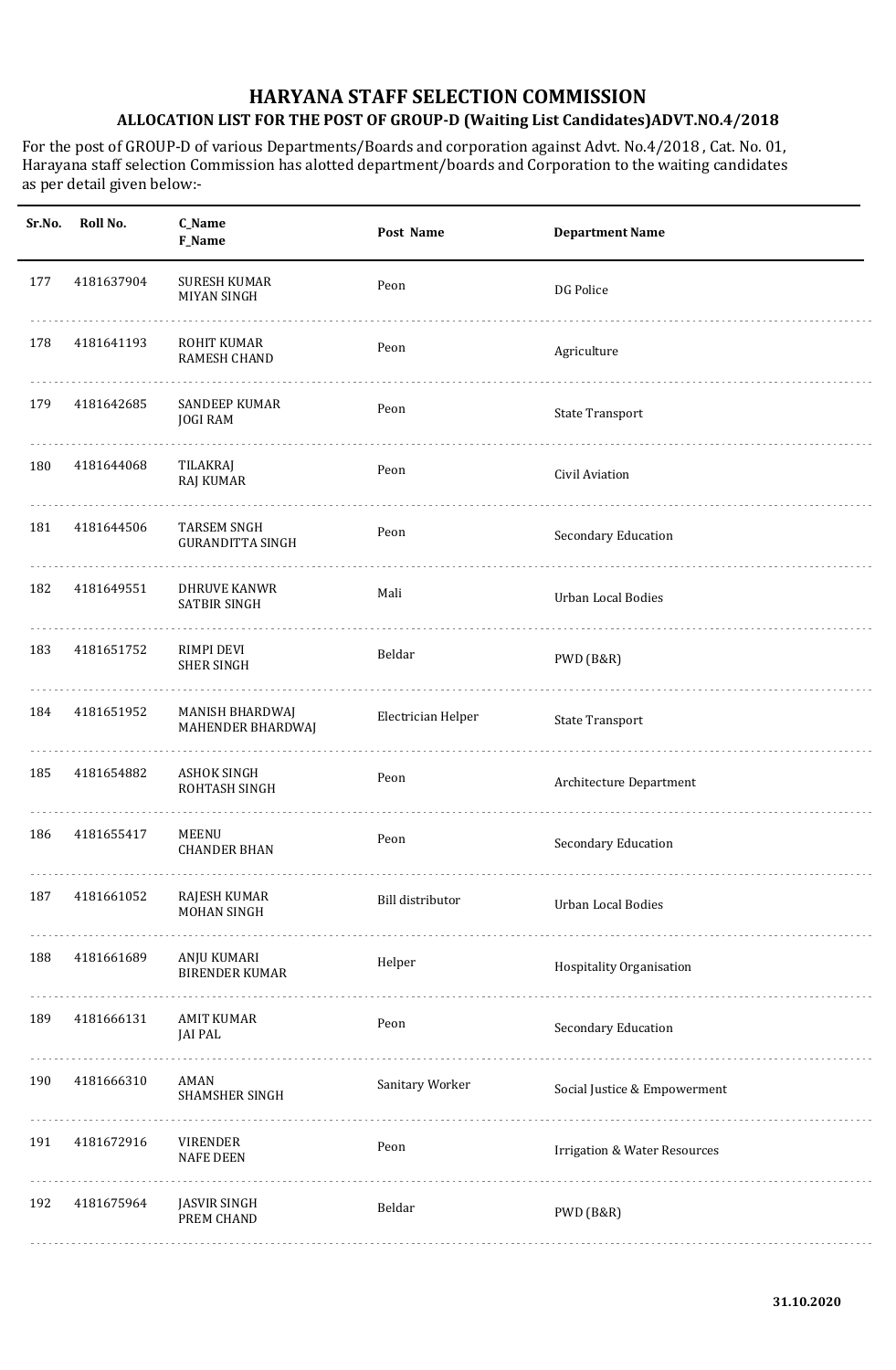| Sr.No. | Roll No.   | C_Name<br>F_Name                          | Post Name                       | <b>Department Name</b>                  |
|--------|------------|-------------------------------------------|---------------------------------|-----------------------------------------|
| 193    | 4181680042 | RINKU<br><b>NAFE SINGH</b>                | Peon                            | Secondary Education                     |
| 194    | 4181683377 | SARITA<br><b>SUBHASH CHANDER</b>          | Peon-cum-chowkidar              | O/o Chief Secretary                     |
| 195    | 4181685919 | JAI KUMAR<br><b>AMAR BATH</b>             | Peon                            | Prosecution                             |
| 196    | 4181693628 | BHARAT SINGH<br><b>SHER SINGH</b>         | Peon                            | <b>Technical Education</b>              |
| 197    | 4181694550 | <b>JYOTI</b><br><b>CHAND SINGH</b>        | Peon                            | <b>Irrigation &amp; Water Resources</b> |
| 198    | 4181697529 | SANDEEP KUMAR<br><b>MANNU RAM</b>         | Peon                            | <b>Urban Local Bodies</b>               |
| 199    | 4181700074 | <b>NAVEEN KUMAR</b><br><b>SUMER SINGH</b> | Electrician Helper              | <b>State Transport</b>                  |
| 200    | 4181704691 | <b>SEEMA RANI</b><br><b>SURESH KUMAR</b>  | Peon                            | <b>Irrigation &amp; Water Resources</b> |
| 201    | 4181706008 | SANDEEP KUMAR<br>RAM LAL                  | Peon                            | Haryana State Pollution Control Board   |
| 202    | 4181706469 | <b>KRISHAN SINDHER</b><br><b>RAMEHAR</b>  | Beldar                          | Urban Local Bodies                      |
| 203    | 4181709224 | SANDEEP KUMAR<br>PRITHVI RAM              | Peon                            | PWD (B&R)                               |
| 204    | 4181710140 | VINOD KUMAR<br><b>LAXMAN SINGH</b>        | Mechanical Helper               | <b>State Transport</b>                  |
| 205    | 4181711663 | ANKUSH KUMAR<br>SHYAM LAL                 | StoreMan                        | <b>State Transport</b>                  |
| 206    | 4181712276 | <b>RAKESH KUMAR</b><br>RAJKUMAR           | Peon                            | Secondary Education                     |
| 207    | 4181713060 | JOGINDER<br><b>BIRPAL</b>                 | Peon                            | Town & Country Planning                 |
| 208    | 4181715981 | RITU<br><b>MADAN LAL</b>                  | <b>Battery Attendant Helper</b> | <b>State Transport</b>                  |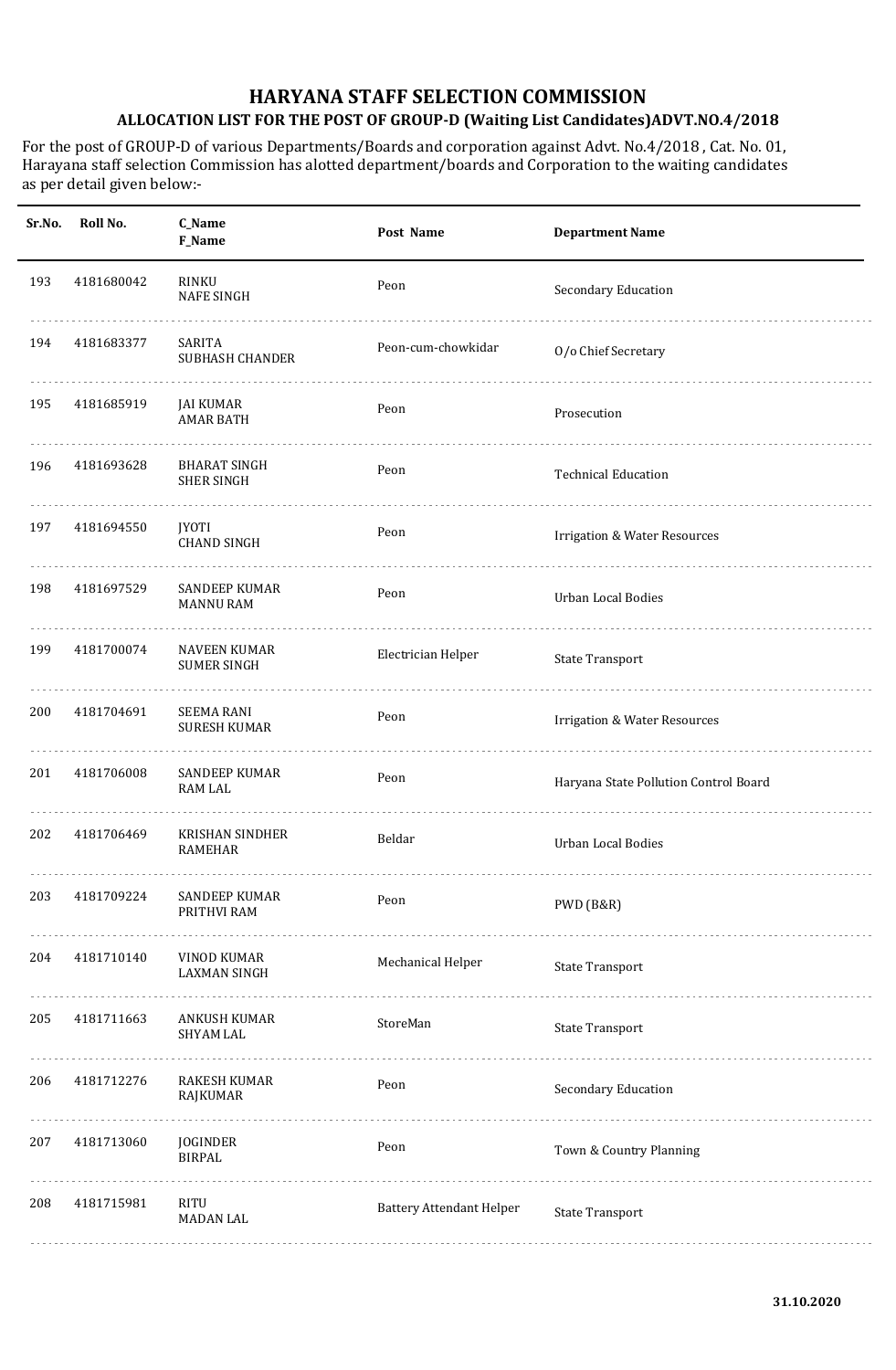| Sr.No. | Roll No.   | C_Name<br>F_Name                          | Post Name         | <b>Department Name</b>                  |
|--------|------------|-------------------------------------------|-------------------|-----------------------------------------|
| 209    | 4181718263 | <b>OM PRAKASH</b><br><b>SUKHBIR SINGH</b> | Cook              | DG Police                               |
| 210    | 4181720798 | <b>SAT PAL</b><br>JAGDISH CHANDER         | Field Man         | Agriculture                             |
| 211    | 4181722841 | ASHWANI KUMAR<br><b>TARA CHAND</b>        | Beldar            | PWD (B&R)                               |
| 212    | 4181723384 | SUKHVINDER SINGH<br><b>GURNAM SINGH</b>   | Peon              | Revenue & Disaster Management           |
| 213    | 4181726064 | <b>PARVEEN</b><br><b>SURESH</b>           | Peon              | <b>Irrigation &amp; Water Resources</b> |
| 214    | 4181728353 | <b>RAVINDER KUMAR</b><br>SUBHASH CHAND    | Mechanical Helper | <b>State Transport</b>                  |
| 215    | 4181728817 | PARVEEN KUMAR<br><b>NEK RAM</b>           | Animal Attendant  | Animal Husbandry & Dairying             |
| 216    | 4181728876 | <b>BINTU KUMAR</b><br>DHARAMBIR SINGH     | Beldar            | PWD (B&R)                               |
| 217    | 4181731342 | KUSUM<br><b>RAM CHANDER</b>               | Peon              | Secondary Education                     |
| 218    | 4181731604 | <b>SAHIL VERMA</b><br>RAMKRISHAN          | Peon              | Chief Electrol Officer                  |
| 219    | 4181732931 | SHIVKANT<br><b>RAMPHAL</b>                | Beldar            | PWD (B&R)                               |
| 220    | 4181733590 | RAMKISHAN<br><b>MANOJ KUMAR</b>           | Peon              | Revenue & Disaster Management           |
| 221    | 4181735126 | SUBHASH CHAND<br><b>MATU RAM</b>          | Mali              | <b>Urban Local Bodies</b>               |
| 222    | 4181737898 | <b>RAHUL</b><br>SATEYWAN                  | Beldar            | PWD (B&R)                               |
| 223    | 4181738115 | <b>MANGE RAM</b><br><b>JEEWAN RAM</b>     | Peon              | Secondary Education                     |
| 224    | 4181738570 | SANJAY KUMAR SONY<br><b>TULSI SAH</b>     | Peon              | Secondary Education                     |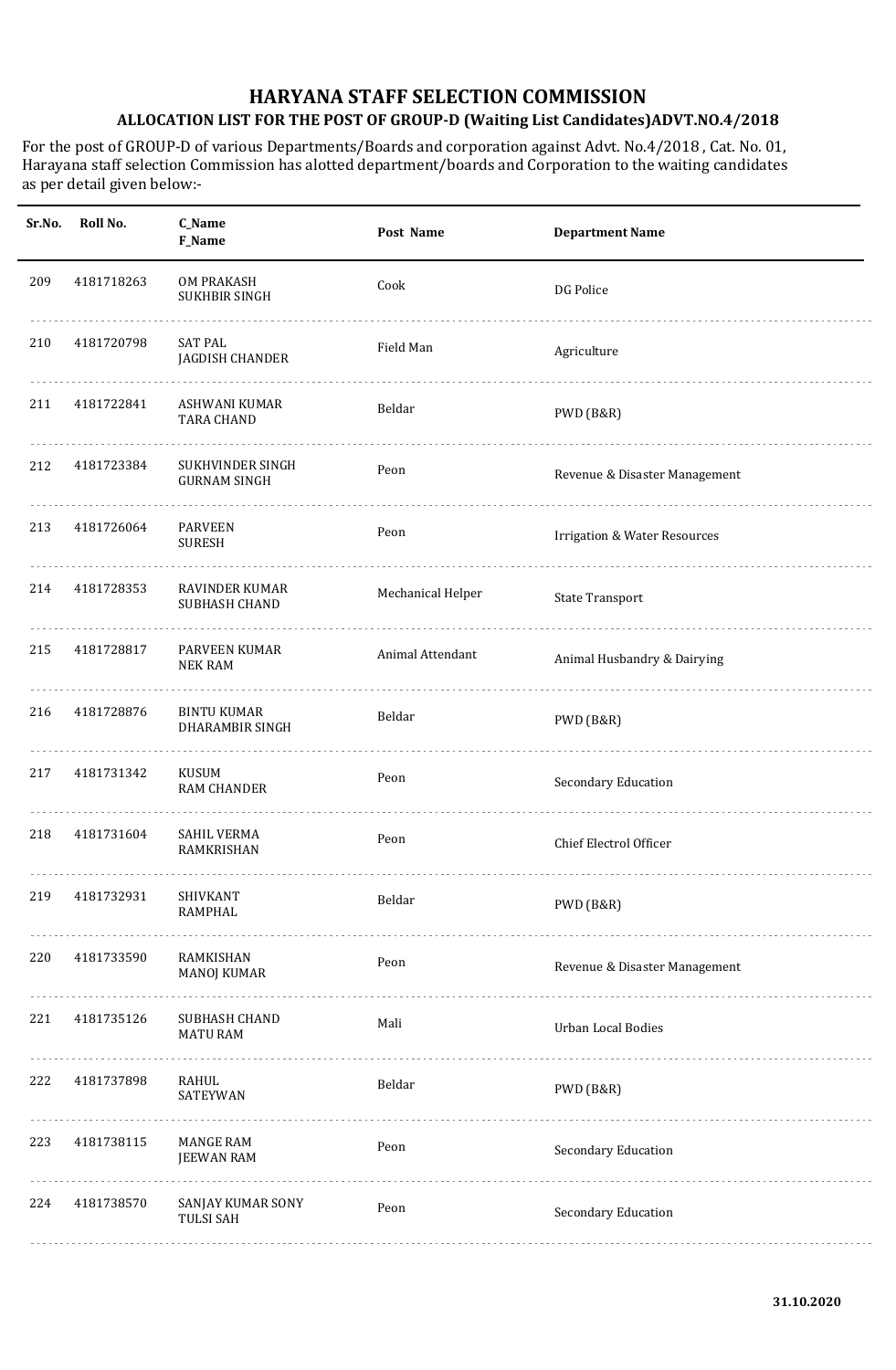| Sr.No. | Roll No.   | C_Name<br>F_Name                             | Post Name         | <b>Department Name</b>        |
|--------|------------|----------------------------------------------|-------------------|-------------------------------|
| 225    | 4181739315 | <b>SUNIL KUMAR</b><br><b>JAI PAL</b>         | Peon              | Revenue & Disaster Management |
| 226    | 4181741029 | <b>RAMESH KUMAR</b><br>JAI SINGH             | Peon              | Women & Child Development     |
| 227    | 4181741623 | RAJESH<br><b>AMAR SINGH</b>                  | Peon              | Revenue & Disaster Management |
| 228    | 4181742322 | <b>SUMIT KUMAR</b><br><b>JASWANT SINGH</b>   | Beldar            | PWD (B&R)                     |
| 229    | 4181749740 | <b>RANDHIR KUMAR</b><br><b>SURESH PANDIT</b> | Mechanical Helper | <b>State Transport</b>        |
| 230    | 4181752245 | <b>AMIT KUMAR</b><br><b>SATISH KUMAR</b>     | Peon              | Secondary Education           |
| 231    | 4181756093 | KARAMBIR JAKHAR<br><b>BIRKHARAM</b>          | Peon              | <b>State Transport</b>        |
| 232    | 4181756691 | KULDEEP SINGH<br>SATYANARYAN                 | Beldar            | PWD (B&R)                     |
| 233    | 4181757188 | <b>BABRU BHAN</b><br><b>RAM KUMAR</b>        | Cook              | DG Police                     |
| 234    | 4181760797 | VISHU KUMAR<br>RAVINDRA SINGH                | Peon              | PWD (B&R)                     |
| 235    | 4181763377 | <b>SANJAY KUMAR</b><br><b>BANSI LAL</b>      | Electrician       | DG Police                     |
| 236    | 4181767319 | SANDEEP SINGH<br><b>CHANDER BHAN</b>         | Peon              | Secondary Education           |
| 237    | 4181771566 | JAGDISH CHANDER LAMBA<br>VED PAL SINGH LAMBA | Beldar            | PWD (B&R)                     |
| 238    | 4181771614 | <b>SAHAB SINGH</b><br><b>SINGH RAM</b>       | Cook Helper       | Hospitality Organisation      |
| 239    | 4181782349 | KAWARJEET<br><b>MANI RAM</b>                 | Beldar            | PWD (B&R)                     |
| 240    | 4181785353 | <b>MANJEET KUMAR</b><br><b>RAM KUMAR</b>     | Cook              | DG Police                     |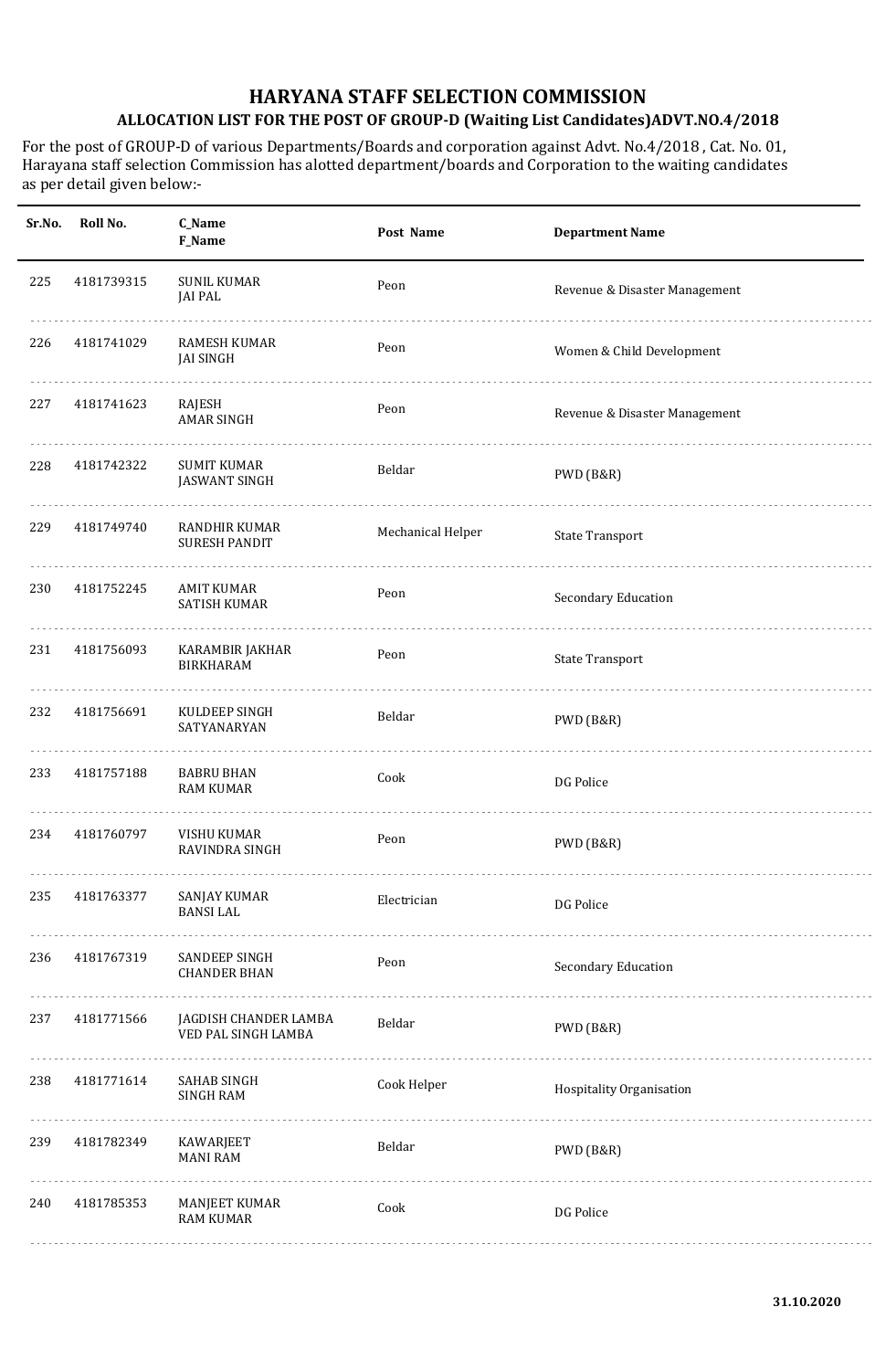| Sr.No. | Roll No.   | C_Name<br><b>F_Name</b>                       | Post Name          | <b>Department Name</b>                    |
|--------|------------|-----------------------------------------------|--------------------|-------------------------------------------|
| 241    | 4181788046 | SONU<br><b>SHEO RATTAN</b>                    | Tyreman Helper     | <b>State Transport</b>                    |
| 242    | 4181788152 | RAMA<br>RAM SURAT YADAV                       | Peon cum chowkidar | Skill Development and industrial training |
| 243    | 4181791398 | SHIV KUMAR<br><b>LAL SINGH</b>                | Peon               | Secondary Education                       |
| 244    | 4181794025 | <b>SURENDER KUMAR</b><br><b>ISHWAR SINGH</b>  | Animal Attendant   | Animal Husbandry & Dairying               |
| 245    | 4181794568 | PREETI SAINI<br>RAM PARSAD SAINI              | Peon               | Secondary Education                       |
| 246    | 4181803083 | <b>KRISHAN LAL</b><br>MOHINDER SINGH          | Workshop Attendant | Skill Development and industrial training |
| 247    | 4181806586 | <b>NAVNIT KUMAR</b><br>MANOJ PRASAD CHAURASIA | Peon               | Secondary Education                       |
| 248    | 4181806611 | <b>ASHOK KUMAR</b><br><b>KRISHAN LAL</b>      | Peon               | Secondary Education                       |
| 249    | 4181811076 | MOHIT KUMAR<br><b>DINESH KUMAR</b>            | Mali               | DG Police                                 |
| 250    | 4181811993 | MOHD MUSTAFA<br><b>BASIR AHMED</b>            | Field Man          | Agriculture                               |
| 251    | 4181812092 | VIJAY KUMAR<br><b>JAIN SINGH</b>              | Peon               | Secondary Education                       |
| 252    | 4181819258 | ANU BALA<br><b>MEWA SINGH</b>                 | Beldar             | PWD (B&R)                                 |
| 253    | 4181822263 | MANISH KUMAR<br>HUKAM CHAND                   | Water Carrier      | DG Police                                 |
| 254    | 4181826510 | VINOD KUMAR<br><b>SATYA WAN</b>               | Peon               | Revenue & Disaster Management             |
| 255    | 4181831736 | <b>GAURAV KUMAR</b><br>RAJ SINGH              | Peon               | Secondary Education                       |
| 256    | 4181832420 | NORING KHAN<br>TAIYAB HUSSAIN                 | Peon               | Secondary Education                       |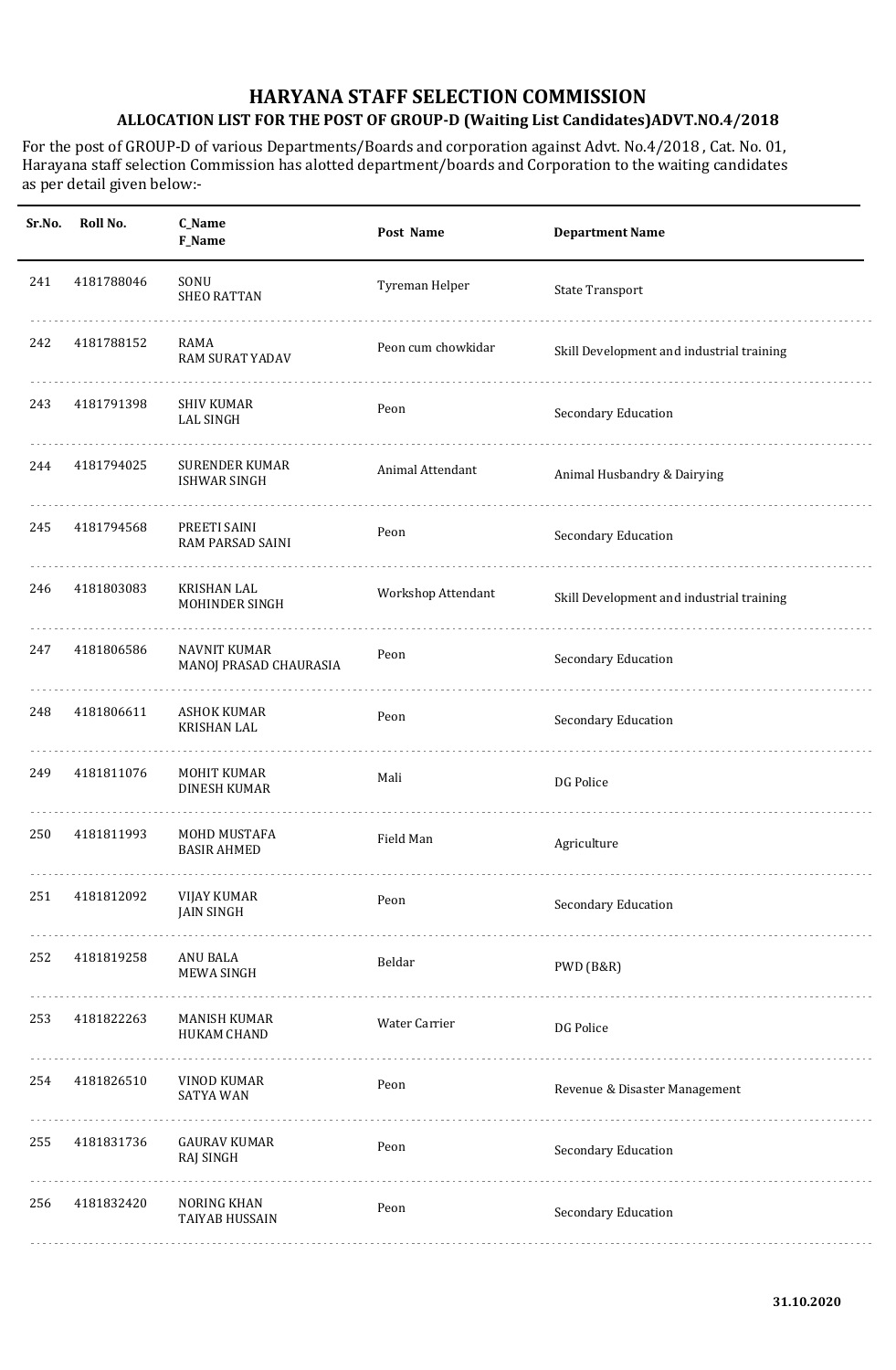| Sr.No. | Roll No.   | C_Name<br>F_Name                              | Post Name         | <b>Department Name</b>        |
|--------|------------|-----------------------------------------------|-------------------|-------------------------------|
| 257    | 4181832898 | <b>UMA DEVI</b><br><b>JASMER SINGH</b>        | Peon              | Secondary Education           |
| 258    | 4181834406 | KOMAL<br><b>SEWA SINGH</b>                    | Mechanical Helper | <b>State Transport</b>        |
| 259    | 4181834659 | LAL SINGH<br><b>OM PRAKASH</b>                | Peon              | Secondary Education           |
| 260    | 4181834982 | RAJ RANI<br>PREM KUMAR                        | Attendant         | Archeology & Museums          |
| 261    | 4181836399 | SUBHASH KUMAR<br><b>VIJAY KUMAR</b>           | Beldar            | PWD (B&R)                     |
| 262    | 4181842995 | <b>RAKESH YADAV</b><br><b>RAM SINGH YADAV</b> | Peon              | Revenue & Disaster Management |
| 263    | 4181844539 | KULDEEP SHARMA<br><b>AMARNATH</b>             | Peon              | <b>Technical Education</b>    |
| 264    | 4181846953 | PARDEEP KUMAR<br><b>MAHA SINGH</b>            | Peon              | Secondary Education           |
| 265    | 4181847226 | VIKRAM SINGH<br><b>OM PARKASH</b>             | Animal Attendant  | Animal Husbandry & Dairying   |
| 266    | 4181851977 | <b>SURESH KUMAR</b><br><b>DHAN SINGH</b>      | Beldar            | PWD (B&R)                     |
| 267    | 4181852492 | <b>MANOJ SINGH</b><br><b>KARAN SINGH</b>      | Peon              | PWD (B&R)                     |
| 268    | 4181853505 | RAJENDER<br><b>DHARAM VEER</b>                | Peon              | Secondary Education           |
| 269    | 4181855990 | <b>DHARM SINGH</b><br>GURDAYAL                | Beldar            | PWD (B&R)                     |
| 270    | 4181856722 | VINOD KUMAR<br>RATTAN LAL                     | Peon              | Secondary Education           |
| 271    | 4181859202 | MOHIT<br><b>MAHABIR</b>                       | Water Carrier     | DG Police                     |
| 272    | 4181863747 | RAVI<br><b>BIJENDER</b>                       | Animal Attendant  | Animal Husbandry & Dairying   |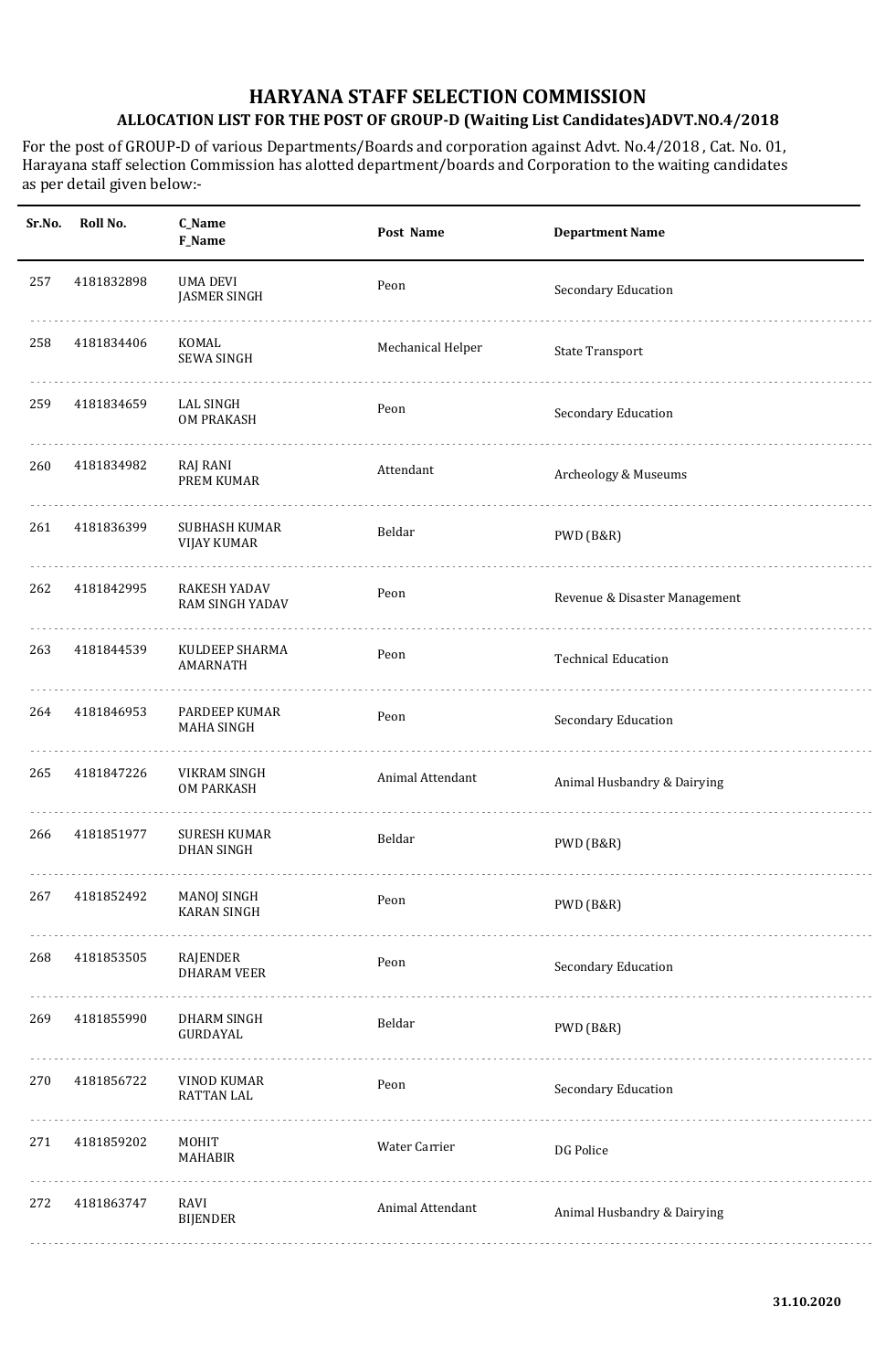| Sr.No. | Roll No.   | C_Name<br>F_Name                          | Post Name          | <b>Department Name</b>                           |
|--------|------------|-------------------------------------------|--------------------|--------------------------------------------------|
| 273    | 4181873543 | <b>SUNIL KUMAR</b><br><b>KALIRAM</b>      | Peon               | Secondary Education                              |
| 274    | 4181876351 | NEERAJ KUMAR<br><b>RAJ KUMAR</b>          | Peon               | Revenue & Disaster Management                    |
| 275    | 4181888602 | <b>NEETU BALA</b><br>PREM CHAND           | Beldar             | PWD (B&R)                                        |
| 276    | 4181891110 | <b>RAVI KUMAR</b><br>RAJENDAR             | Peon               | <b>State Transport</b>                           |
| 277    | 4181894595 | <b>ASHOK KUMAR</b><br>SATBIR SINGH        | Beldar             | PWD (B&R)                                        |
| 278    | 4181904580 | <b>DEVENDER</b><br><b>RAM CHANDER</b>     | Peon-cum-chowkidar | O/o Chief Secretary                              |
| 279    | 4181905159 | <b>AJIT SINGH</b><br><b>PYARE LAL</b>     | Waiter             | Haryana Tourism Corporation Limited              |
| 280    | 4181905516 | MOHMAD YASIN<br>HOSHIYAR SINGH            | Peon               | <b>Higher Education</b>                          |
| 281    | 4181907737 | PAWAN KUMAR<br>SHIV RAJ                   | Peon               | Sports & Youth Affairs                           |
| 282    | 4181908994 | <b>AMIT KUMAR</b><br>PARTAP SINGH         | Peon               | Secondary Education                              |
| 283    | 4181918696 | <b>VIKRAM</b><br><b>SUKHVIR SINGH</b>     | Peon               | Secondary Education                              |
| 284    | 4181922916 | SOMVEER<br><b>BALDEV SINGH</b>            | Peon               | Haryana BC & Economically Weaker Sections Kalyan |
| 285    | 4181923190 | <b>AJAY KUMAR</b><br><b>DESHRAJ SINGH</b> | Peon cum chowkidar | Skill Development and industrial training        |
| 286    | 4181925670 | SANDEEP<br>PHOOL SINGH                    | Cook               | DG Police                                        |
| 287    | 4181927897 | SOMDUTT<br><b>DASHRATH</b>                | Beldar             | PWD (B&R)                                        |
| 288    | 4181928792 | <b>SUMIT KUMAR</b><br><b>FAKIR CHAND</b>  | Peon               | <b>Industries &amp; Commerce</b>                 |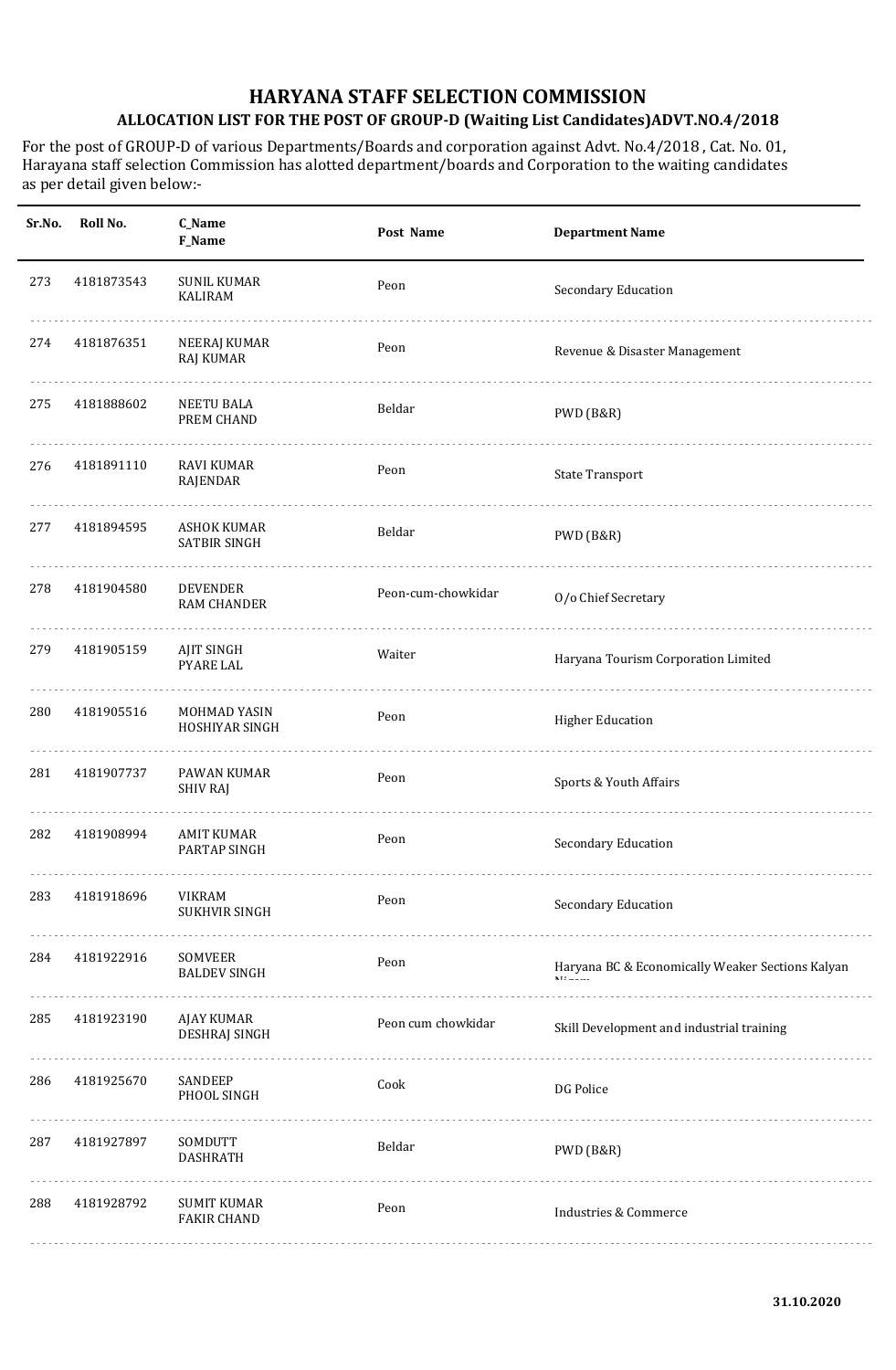| Sr.No. | Roll No.   | C_Name<br>F_Name                            | Post Name        | <b>Department Name</b>                  |
|--------|------------|---------------------------------------------|------------------|-----------------------------------------|
| 289    | 4181940351 | PARAMJEET<br><b>KARAN SINGH</b>             | Beldar           | PWD (B&R)                               |
| 290    | 4181941794 | <b>RAMESH KUMAR</b><br><b>BALWANT SINGH</b> | Peon             | Supplies & Disposals                    |
| 291    | 4181943869 | <b>ARVINDER KUMAR</b><br><b>KURA RAM</b>    | Welder Helper    | <b>State Transport</b>                  |
| 292    | 4181947058 | LAVIKA<br><b>DILBAG</b>                     | Animal Attendant | Animal Husbandry & Dairying             |
| 293    | 4181952198 | <b>ANIL KUMAR</b><br>SIAL SINGH             | Peon             | <b>Irrigation &amp; Water Resources</b> |
| 294    | 4181952275 | <b>NAVEEN KUMAR</b><br>SATYAWAN             | Beldar           | PWD (B&R)                               |
| 295    | 4181954656 | RAGINI<br><b>VIJAY GUPTA</b>                | Announcer        | <b>State Transport</b>                  |
| 296    | 4181956917 | JAYVIR<br><b>DEVI SINGH</b>                 | Beldar           | PWD (B&R)                               |
| 297    | 4181958550 | <b>VIJAY KUMAR</b><br>RANJIT                | Peon             | <b>ESI Health Care</b>                  |
| 298    | 4181958923 | <b>RAMESH</b><br><b>PRATAP</b>              | Peon             | Revenue & Disaster Management           |
| 299    | 4181966298 | DUSHAL KOCHAR<br><b>FAKIR CHAND</b>         | Tyreman Helper   | State Transport                         |
| 300    | 4181972946 | SONAM<br>RAJ SINGH                          | Peon             | Secondary Education                     |
| 301    | 4181973074 | <b>SUMIT KUMAR</b><br><b>BALDEV SINGH</b>   | Peon             | PWD (B&R)                               |
| 302    | 4181973488 | <b>BHIM SINGH</b><br><b>VIJAY PAL</b>       | Peon             | Revenue & Disaster Management           |
| 303    | 4181979194 | JAIPARKASH<br><b>RATTAN SINGH</b>           | Beldar           | PWD (B&R)                               |
| 304    | 4181983861 | <b>SONU KUMAR</b><br>OMPRAKASH              | Beldar           | PWD (B&R)                               |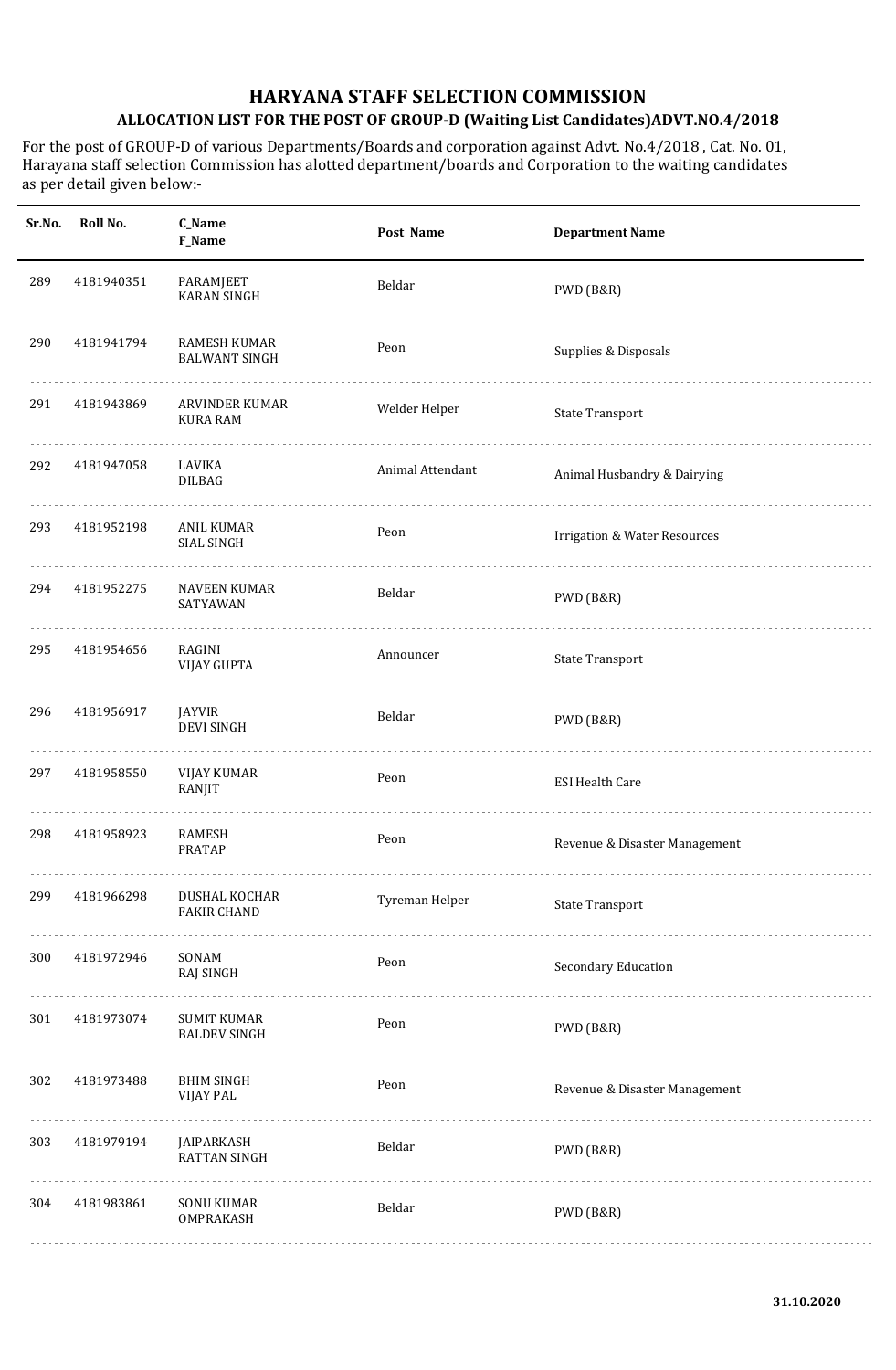| Sr.No. | Roll No.   | C_Name<br>F_Name                           | Post Name          | <b>Department Name</b>        |
|--------|------------|--------------------------------------------|--------------------|-------------------------------|
| 305    | 4181986469 | ATTAR SINGH<br><b>RAM PARSHAD</b>          | Beldar             | PWD (B&R)                     |
| 306    | 4181999857 | <b>MANDEEP SHARMA</b><br>SHRICHAND         | Beldar             | PWD (B&R)                     |
| 307    | 4182000474 | ASHOK KUMAR<br><b>BIRA RAM</b>             | Peon               | Labour                        |
| 308    | 4182002382 | SUDHIR YADAV<br>SATISH YADAV               | Peon               | <b>Urban Local Bodies</b>     |
| 309    | 4182004751 | GAGAN KUMAR<br><b>SURESH SHARMA</b>        | Store Helper       | Hospitality Organisation      |
| 310    | 4182004851 | SURENDER KUMAR<br>PHOOL SINGH              | Mali               | <b>Urban Local Bodies</b>     |
| 311    | 4182004895 | <b>JYOTI RANI</b><br><b>BALDEV KUMAR</b>   | Beldar             | PWD (B&R)                     |
| 312    | 4182006724 | <b>MANISH YADAV</b><br><b>JAIPAL YADAV</b> | Peon               | <b>ESI Health Care</b>        |
| 313    | 4182007770 | YOGESH KUMAR<br><b>GIRI RAJ</b>            | Electrician Helper | <b>State Transport</b>        |
| 314    | 4182009335 | NISHA<br><b>BAHADUR SINGH</b>              | Peon               | Revenue & Disaster Management |
| 315    | 4182009762 | MANOJ<br>RAGHUBIR SINGH                    | Peon               | Revenue & Disaster Management |
| 316    | 4182020366 | RACHNA<br><b>ILAM SINGH</b>                | Peon               | PWD (B&R)                     |
| 317    | 4182027526 | VIKRAM SINGH<br>RAJESH KUMAR               | Peon               | Secondary Education           |
| 318    | 4182029415 | SIKANDER PAL<br><b>MADAN LAL</b>           | Beldar             | PWD (B&R)                     |
| 319    | 4182031556 | VINOD KUMAR<br><b>KARAN SINGH</b>          | Electrician Helper | <b>State Transport</b>        |
| 320    | 4182033161 | DEEPAK KUMAR<br><b>MADAN LAL</b>           | Peon               | Architecture Department       |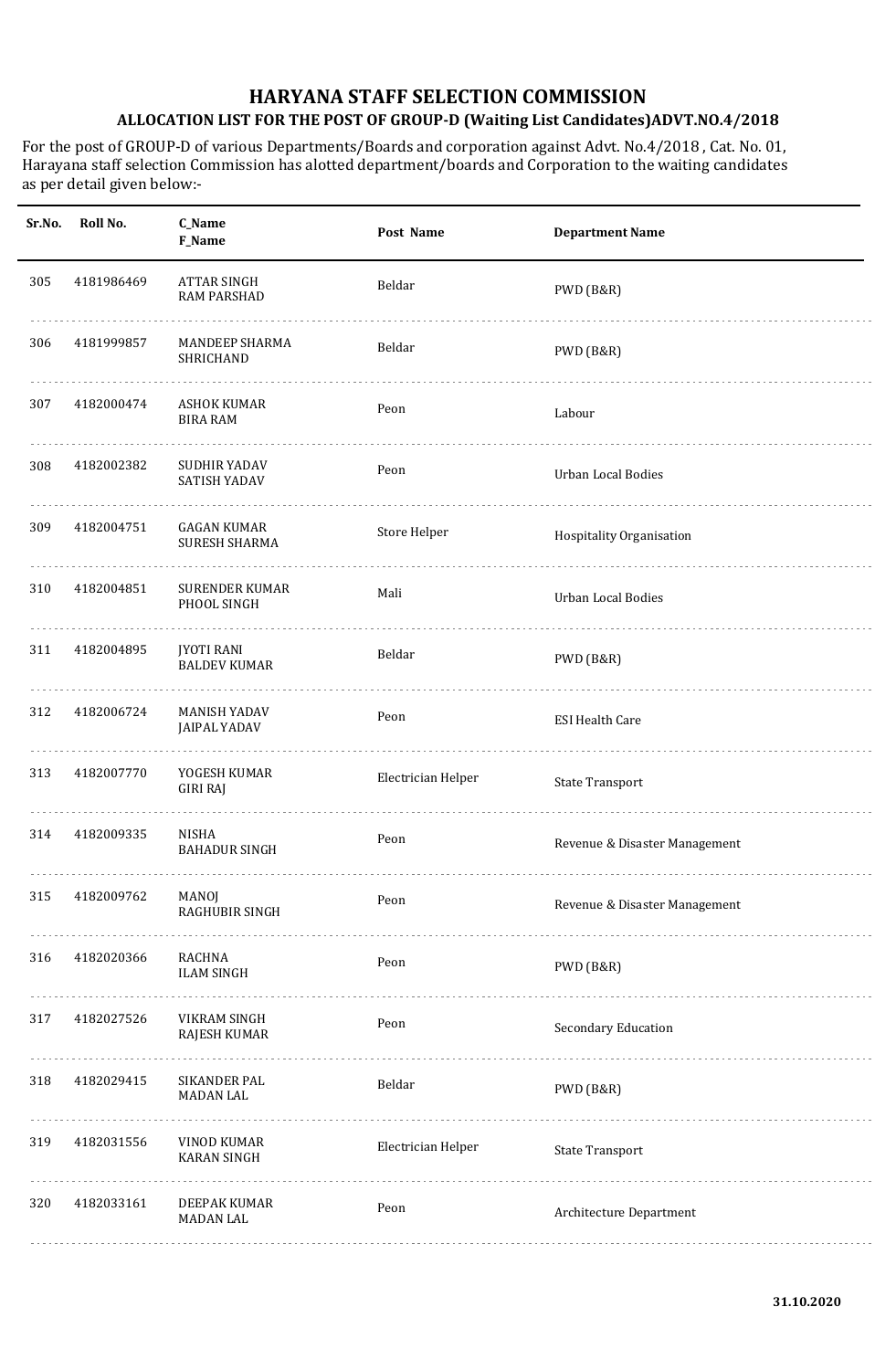| Sr.No. | Roll No.   | C_Name<br><b>F_Name</b>                     | Post Name     | <b>Department Name</b>                    |
|--------|------------|---------------------------------------------|---------------|-------------------------------------------|
| 321    | 4182040845 | SANDEEP<br>PANNA LAL                        | Peon          | Secondary Education                       |
| 322    | 4182042710 | <b>DEEPAK</b><br><b>SAHAB RAM</b>           | Peon          | <b>Irrigation &amp; Water Resources</b>   |
| 323    | 4182042766 | <b>RAJESH KUMAR</b><br><b>BRHAM PARKASH</b> | Peon          | Secondary Education                       |
| 324    | 4182042848 | ANUJ YADAV<br><b>BANI SINGH YADAV</b>       | Water Carrier | DG Police                                 |
| 325    | 4182044242 | <b>SITENDER</b><br><b>VIJAY PAWAR</b>       | Peon          | Development and Panchayats                |
| 326    | 4182047972 | MANISHA<br>MAHENDER SINGH                   | Peon          | Revenue & Disaster Management             |
| 327    | 4182052030 | PARVEEN KUMAR<br><b>TARA CHAND</b>          | Peon          | Secondary Education                       |
| 328    | 4182056480 | <b>RAKESH KUMAR</b><br>TEKRAM SHARMA        | Beldar        | <b>Urban Local Bodies</b>                 |
| 329    | 4182061436 | SANGEETA YADAV<br><b>MOTILAL</b>            | Peon          | Command Area Development Authority (CADA) |
| 330    | 4182063452 | VIKRAM SINGH<br><b>KRESHAN SINGH</b>        | Peon          | Revenue & Disaster Management             |
| 331    | 4182068165 | AJAY<br><b>SATBIR</b>                       | Peon          | Chief Electrol Officer                    |
| 332    | 4182073846 | <b>NARESH KUMAR</b><br><b>RAM PHAL</b>      | Peon          | Environment                               |
| 333    | 4182077208 | SISHAN KUMAR<br><b>MANGAT RAM</b>           | Peon          | Town & Country Planning                   |
| 334    | 4182080391 | <b>NITIN KUMAR</b><br><b>NARESH KUMAR</b>   | Peon          | <b>Industries &amp; Commerce</b>          |
| 335    | 4182084209 | RAVINDER KUMAR<br>JAI MAL                   | Peon          | Command Area Development Authority (CADA) |
| 336    | 4182085369 | PREM CHAND<br><b>JASHWANT SINGH</b>         | Peon          | PWD (B&R)                                 |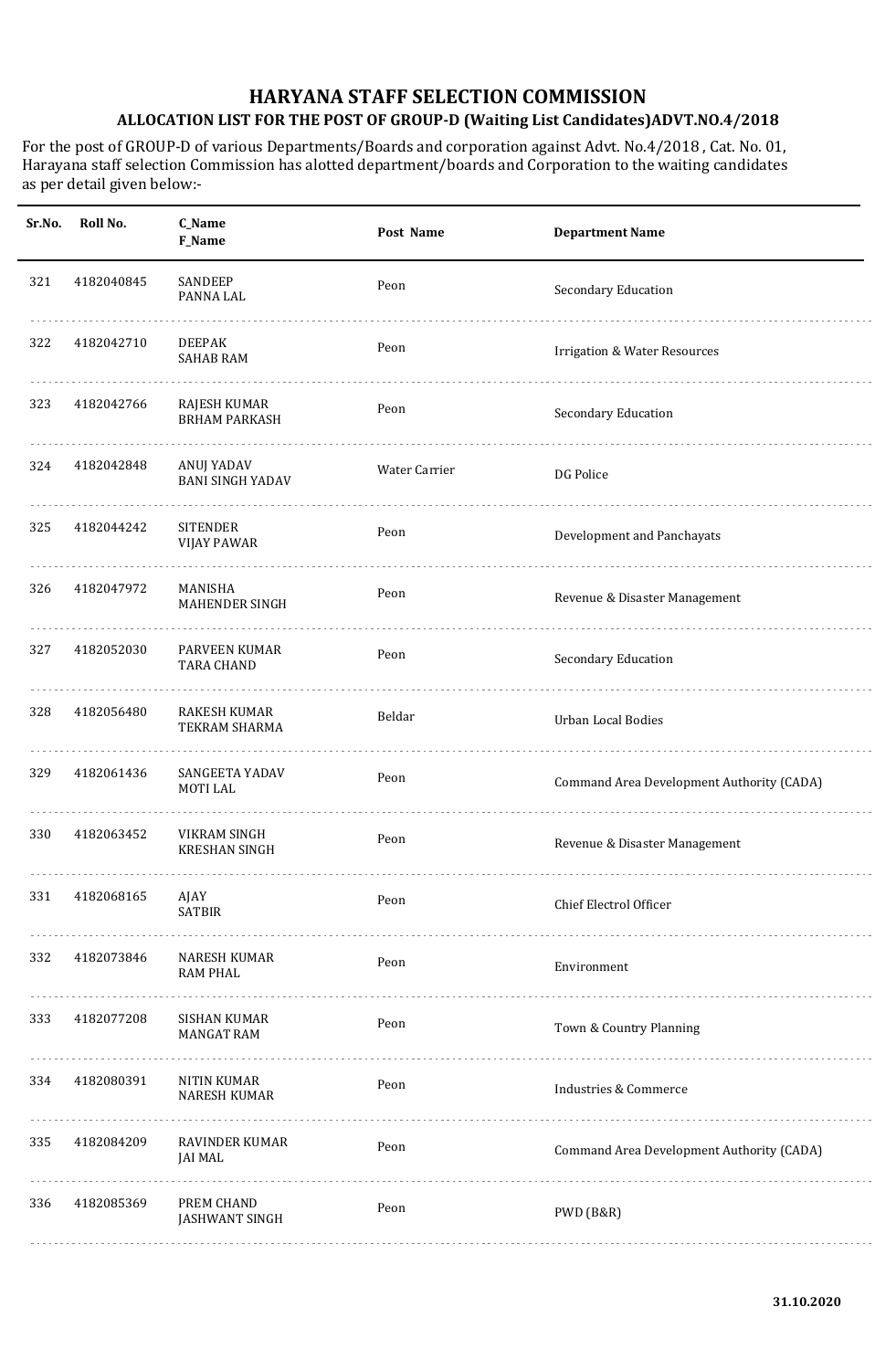| Sr.No. | Roll No.   | C_Name<br>F_Name                     | Post Name          | <b>Department Name</b>                  |
|--------|------------|--------------------------------------|--------------------|-----------------------------------------|
| 337    | 4182088771 | KAVITA RANI<br>RAJENDER SINGH        | Peon-cum-chowkidar | O/o Chief Secretary                     |
| 338    | 4182089324 | TINKU RAM<br><b>RAM KUMAR</b>        | Beldar             | PWD (B&R)                               |
| 339    | 4182092100 | SANJAY<br>JAIPARKASH                 | Peon               | Industries & Commerce                   |
| 340    | 4182092439 | MAHIPAL<br>ISHWAR                    | Peon               | Secondary Education                     |
| 341    | 4182107390 | <b>JAI SINGH</b><br><b>LAL SINGH</b> | Helper             | Agriculture                             |
| 342    | 4182112972 | <b>DINESH</b><br><b>OM PARKASH</b>   | Mali               | Sports & Youth Affairs                  |
| 343    | 4182114416 | DEVENDER SINGH<br><b>SHRI CHAND</b>  | Peon               | Revenue & Disaster Management           |
| 344    | 4182114613 | SATYAWAN<br>SH RADHESHYAM            | Peon               | <b>Irrigation &amp; Water Resources</b> |
| 345    | 4182120143 | JARNAIL SINGH<br><b>SUNDER LAL</b>   | Barber             | DG Police                               |
| 346    | 4182122889 | <b>BISHEMBER</b><br>KABOOL SINGH     | Water Carrier      | DG Police                               |
| 347    | 4182133500 | DEEPAK SHARMA<br>DHARAMPAL           | Peon               | <b>Irrigation &amp; Water Resources</b> |
| 348    | 4182134254 | SURENDER SINGH<br><b>SURAJ BHAN</b>  | Beldar             | PWD (B&R)                               |
| 349    | 4182141460 | <b>RAVI KUMAR</b><br>TEJ PAL         | Beldar             | PWD (B&R)                               |
| 350    | 4182148107 | KARAMVIR SINGH<br><b>MAM RAJ</b>     | Peon-cum-chowkidar | Economic & Statistical Analysis         |
| 351    | 4182148139 | RAMPHAL<br><b>NEKI RAM</b>           | Peon               | Urban Local Bodies                      |
| 352    | 4182149760 | SHISH PAL<br><b>JHUNDA RAM</b>       | Peon               | PWD (B&R)                               |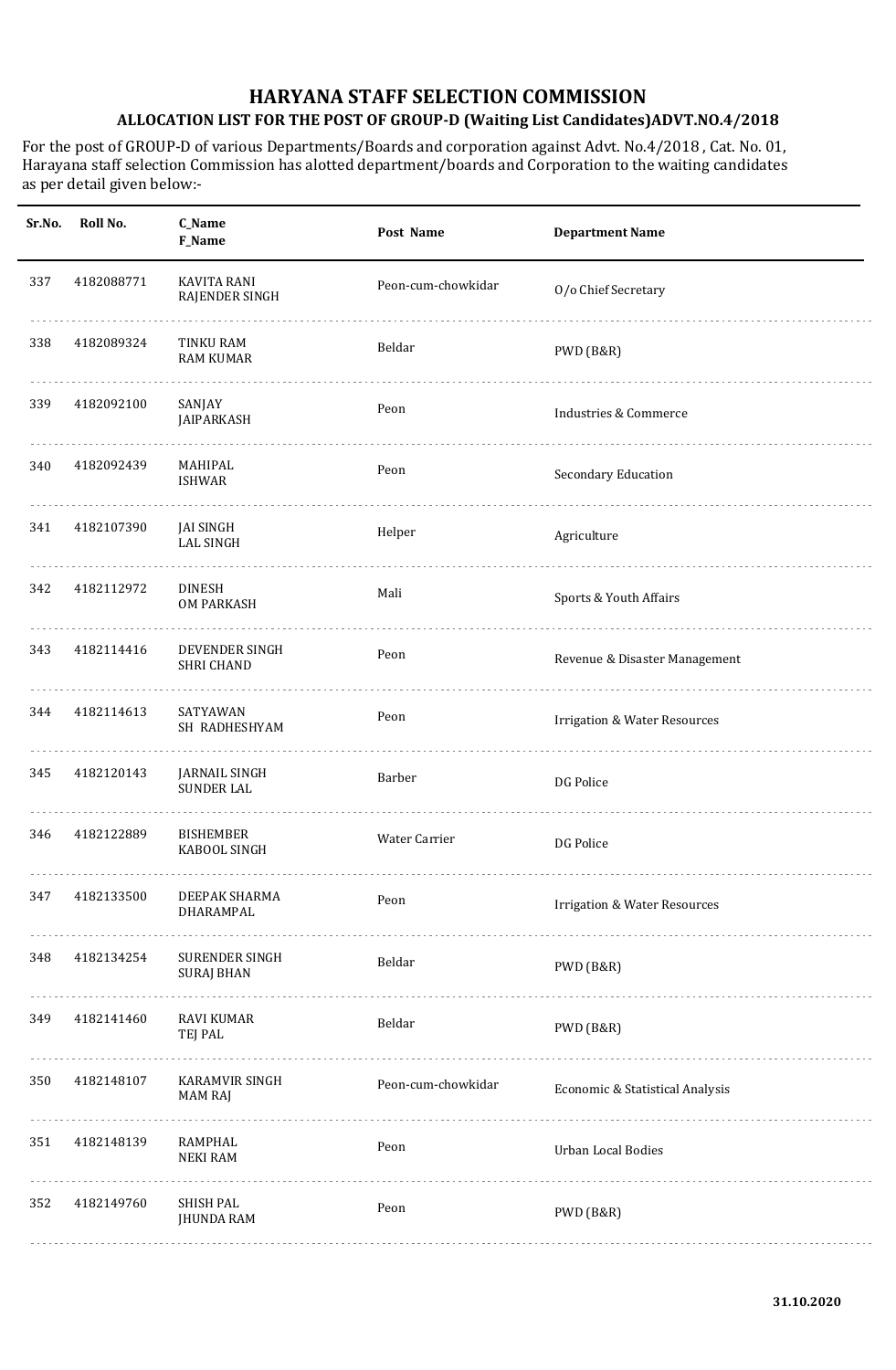| Sr.No. | Roll No.   | C_Name<br>F_Name                         | Post Name          | <b>Department Name</b>          |
|--------|------------|------------------------------------------|--------------------|---------------------------------|
| 353    | 4182157777 | <b>ASHOK KUMAR</b><br>RAMSAWARUP         | Peon               | Revenue & Disaster Management   |
| 354    | 4182158152 | PRADEEP KUMAR<br><b>SURESH KUMAR</b>     | Peon               | Architecture Department         |
| 355    | 4182161425 | PREETI<br><b>DHARMBIR</b>                | Water Carrier      | DG Police                       |
| 356    | 4182163106 | MUKESH<br><b>RAMESH</b>                  | Peon-cum-chowkidar | O/o Chief Secretary             |
| 357    | 4182172609 | DEEPAK KUMAR<br><b>SAHI RAM</b>          | Peon               | <b>Higher Education</b>         |
| 358    | 4182175655 | RAJROOP BHAKAR<br>TEJ PARKASH            | Mali               | Horticulture                    |
| 359    | 4182175886 | <b>SUNIL KUMAR</b><br>RAJPAL             | Beldar             | PWD (B&R)                       |
| 360    | 4182182115 | GAJ RAJ<br><b>OM PRAKASH</b>             | Peon               | Fisheries                       |
| 361    | 4182183401 | <b>SACHIN SANGWAN</b><br>MAHIPAL         | Peon               | Secondary Education             |
| 362    | 4182183655 | <b>ANIL KUMAR</b><br><b>RAM PARKASH</b>  | Beldar             | PWD (B&R)                       |
| 363    | 4182187386 | MUKESH DEVI<br><b>ISHWAR SINGH</b>       | Mali               | PWD (B&R)                       |
| 364    | 4182190560 | <b>SITENDER</b><br><b>SURAT SINGH</b>    | Field Man          | Agriculture                     |
| 365    | 4182192190 | <b>CHANDER BHAN</b><br>PARTAP SINGH      | Peon               | PWD (B&R)                       |
| 366    | 4182196793 | <b>SUSHIL KUMAR</b><br><b>CHHAJU RAM</b> | Beldar             | PWD (B&R)                       |
| 367    | 4182198941 | DEEPAK KUMAR<br><b>OM PARKASH</b>        | Peon               | Public Health Engineering       |
| 368    | 4182199349 | PUSPENDER KUMAR<br>JAGBIR SINGH          | Peon-cum-chowkidar | Economic & Statistical Analysis |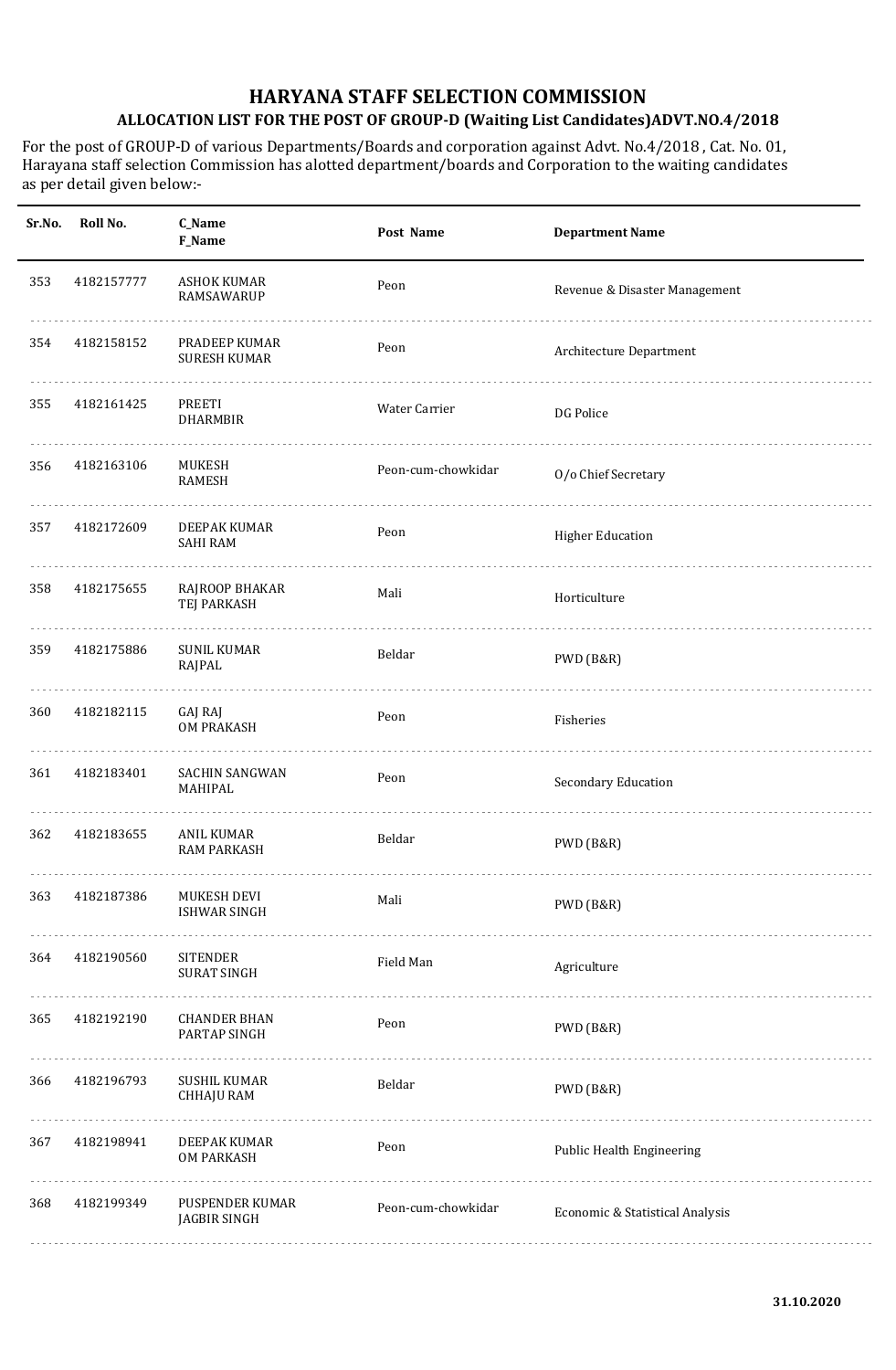| Sr.No. | Roll No.   | C_Name<br>F_Name                               | Post Name            | <b>Department Name</b>                    |
|--------|------------|------------------------------------------------|----------------------|-------------------------------------------|
| 369    | 4182203802 | AKSHAY KUMAR<br>SAHABLAL                       | Peon                 | Revenue & Disaster Management             |
| 370    | 4182204585 | RAJESH KUMAR<br>NIHAL SINGH                    | <b>Water Carrier</b> | DG Police                                 |
| 371    | 4182208354 | <b>SUNITA</b><br>JAIBHAGWAN                    | Peon                 | PWD (B&R)                                 |
| 372    | 4182211029 | RAJESH KUMAR<br><b>UMRAO</b>                   | StoreMan             | <b>State Transport</b>                    |
| 373    | 4182212437 | RINKU SHARMA<br>PREM CHAND                     | Animal Attendant     | Animal Husbandry & Dairying               |
| 374    | 4182218577 | ROHIT KATARIA<br><b>RAMDIA</b>                 | Electrician Helper   | <b>State Transport</b>                    |
| 375    | 4182220507 | VIJENDER SINGH<br><b>RANBIR SINGH</b>          | Beldar               | PWD (B&R)                                 |
| 376    | 4182221037 | SANDEEP<br><b>SOM DUTT</b>                     | Mechanical Helper    | <b>State Transport</b>                    |
| 377    | 4182223650 | YAHYA<br><b>SHAMSHUDDEEN</b>                   | Workshop Attendant   | Skill Development and industrial training |
| 378    | 4182223921 | <b>SARAT KUMAR</b><br><b>ATTAR SINGH YADAV</b> | Mechanical Helper    | <b>State Transport</b>                    |
| 379    | 4182228364 | AMANDEEP<br><b>KRISHAN LAL</b>                 | Field Man            | Agriculture                               |
| 380    | 4182230440 | AMIT<br><b>BAHADUR SINGH</b>                   | Peon                 | Secondary Education                       |
| 381    | 4182233642 | <b>SURESH PAL</b><br><b>SINGH RAM</b>          | Water Carrier        | DG Police                                 |
| 382    | 4182245041 | GAJANPAL<br><b>OM PRAKASH</b>                  | Peon                 | Revenue & Disaster Management             |
| 383    | 4182246548 | CHAND<br>SMUNDER SINGH                         | Mali-cum-Chowkidar   | Urban Local Bodies                        |
| 384    | 4182248169 | <b>JITENDER</b><br>RANBIR                      | Beldar               | PWD (B&R)                                 |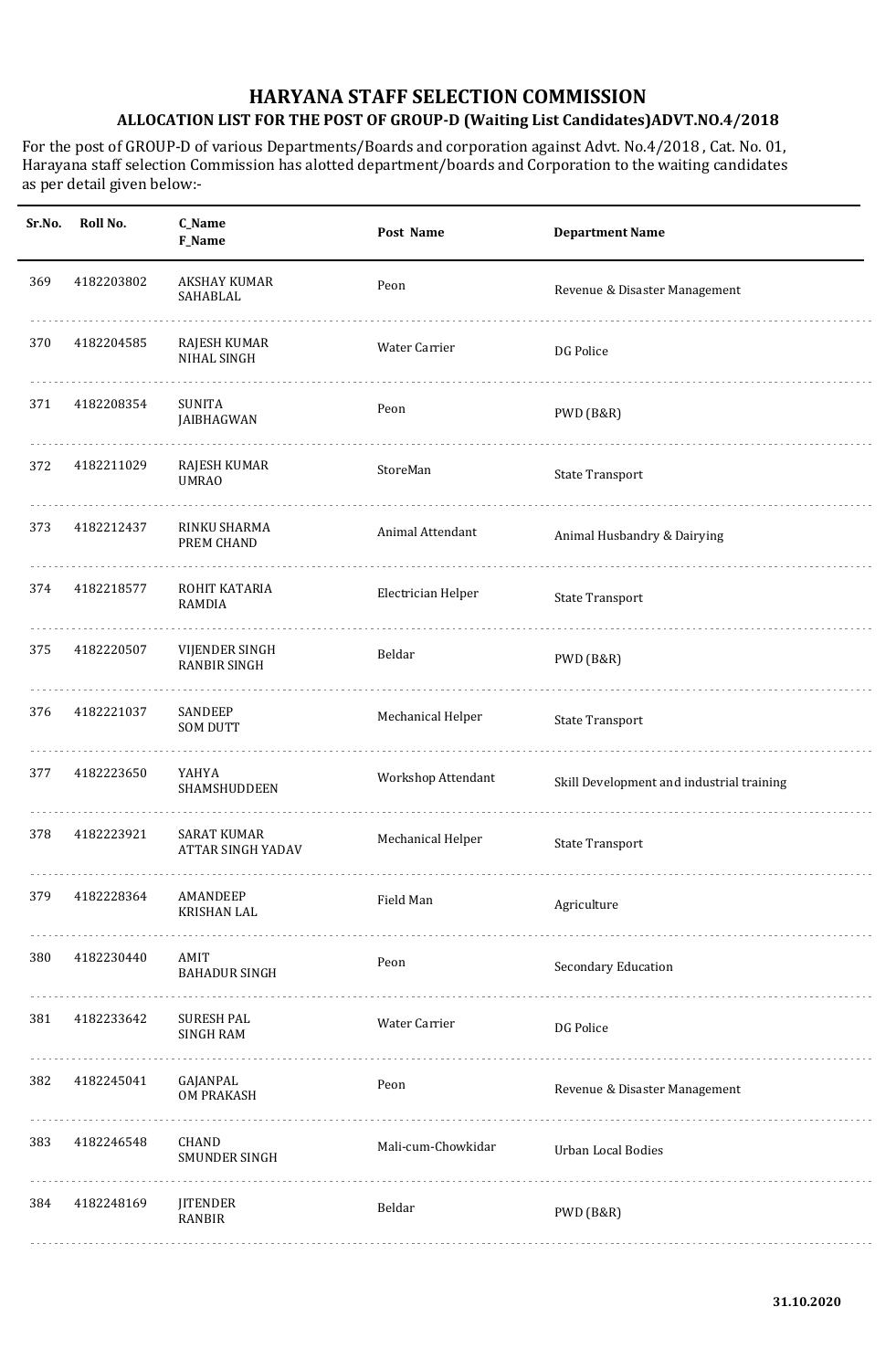| Sr.No. | Roll No.   | C_Name<br>F_Name                           | Post Name          | <b>Department Name</b>                |
|--------|------------|--------------------------------------------|--------------------|---------------------------------------|
| 385    | 4182256579 | PARVESH KUMAR MEHRA<br><b>BALWAN SINGH</b> | Peon               | Employment                            |
| 386    | 4182259345 | <b>JITENDER</b><br>RAJENDER SINGH          | Peon               | Horticulture                          |
| 387    | 4182262555 | PARDEEP SAINI<br><b>BALWANT SAINI</b>      | Beldar             | PWD (B&R)                             |
| 388    | 4182264032 | RADHEY SHYAM<br><b>MAUJI RAM</b>           | Peon               | Haryana Woman Development Corporation |
| 389    | 4182265569 | SANDEEP<br><b>BARU RAM</b>                 | Mali               | DG Police                             |
| 390    | 4182267772 | RAJESH KUMAR<br><b>JAI PAL</b>             | Peon               | Secondary Education                   |
| 391    | 4182267901 | YOGENDER KUMAR<br><b>SHER SINGH</b>        | Waiter             | Haryana Tourism Corporation Limited   |
| 392    | 4182268804 | PAWAN KUMAR<br><b>RAMEHAR</b>              | Peon               | Secondary Education                   |
| 393    | 4182271889 | <b>DEVI CHARAN</b><br><b>SHRI CHAND</b>    | Electrician Helper | <b>State Transport</b>                |
| 394    | 4182272042 | YATENDER SINGH<br><b>BHOPAL SINGH</b>      | Peon               | Supplies & Disposals                  |
| 395    | 4182279386 | MANISH KUMAR<br><b>HARIKESH</b>            | Daftari            | <b>State Transport</b>                |
| 396    | 4182286886 | KRISHAN KUMAR<br>HOSHIYAR SINGH            | Peon               | Secondary Education                   |
| 397    | 4182289800 | POONAM RANI<br><b>SUNDER DEVI</b>          | Peon               | <b>State Transport</b>                |
| 398    | 4182291129 | <b>NAVEEN</b><br><b>RAN SINGH</b>          | Peon               | PWD (B&R)                             |
| 399    | 4182297599 | VIJAY PAL<br>SUBHA CHAND                   | Mali-cum-Chowkidar | Urban Local Bodies                    |
| 400    | 4182299720 | AKASH KUMAR<br>SANJAY SINGH                | Peon               | Secondary Education                   |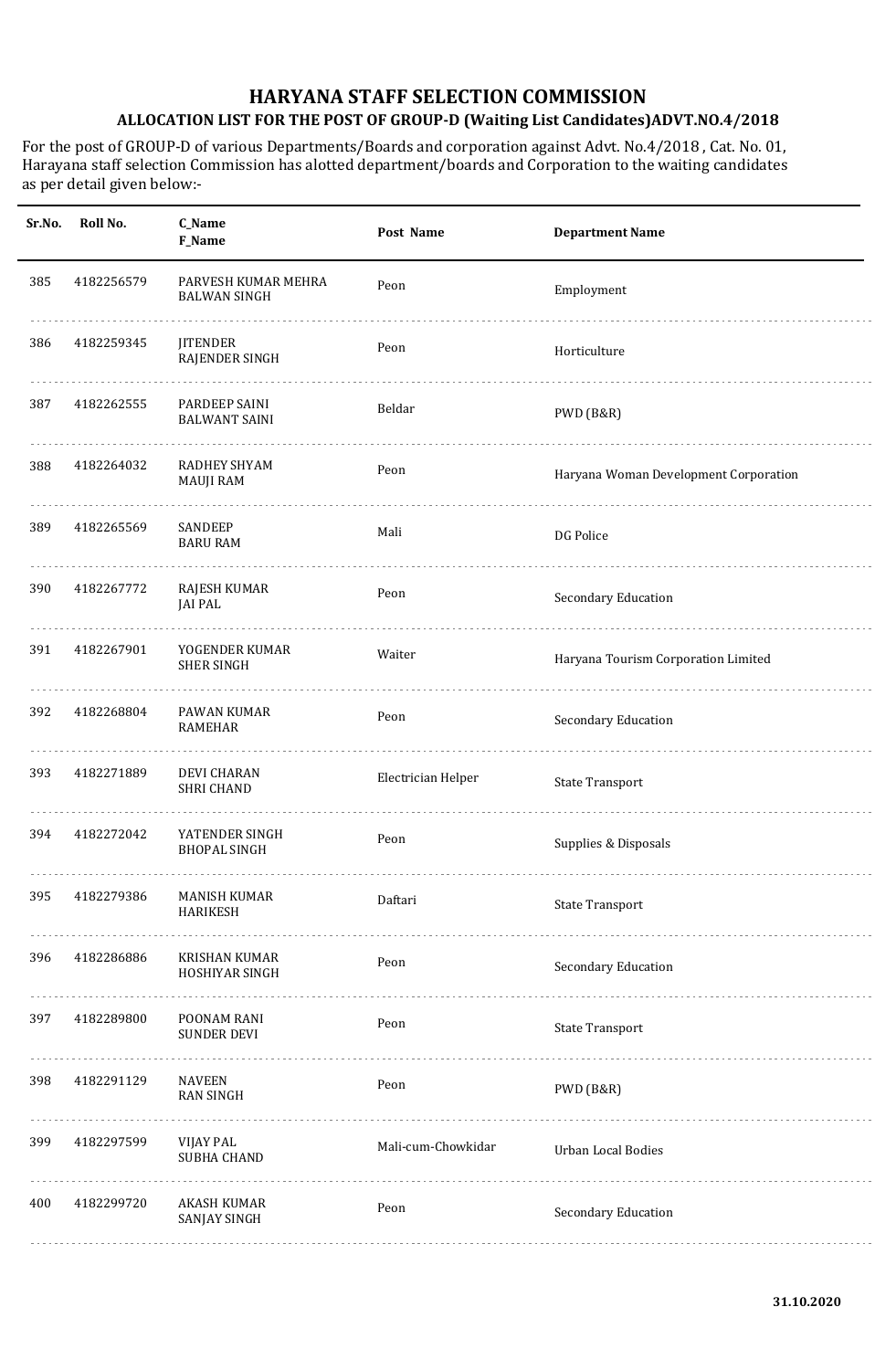| Sr.No. | Roll No.   | C_Name<br>F_Name                           | Post Name          | <b>Department Name</b>                   |
|--------|------------|--------------------------------------------|--------------------|------------------------------------------|
| 401    | 4182301395 | <b>RINKU MALRE</b><br><b>GURMAIL SINGH</b> | Peon               | Public Health Engineering                |
| 402    | 4182301735 | ANKIT KUMAR<br>KAMATA PRASAD               | Water Carrier      | DG Police                                |
| 403    | 4182303336 | JASBIR<br>RANBIR SINGH                     | Peon               | Revenue & Disaster Management            |
| 404    | 4182304330 | DHANANJAY KUSHWAHA<br>AMBIKA KUSHWAHA      | Peon               | Secondary Education                      |
| 405    | 4182306487 | GOVINDA<br>RAJA                            | Peon               | Secondary Education                      |
| 406    | 4182311019 | RAJENDER KUMAR<br><b>MANPHOOL SINGH</b>    | Animal Attendant   | Animal Husbandry & Dairying              |
| 407    | 4182311486 | <b>KRISHAN KUMAR</b><br><b>JAGAN SINGH</b> | Peon               | Secondary Education                      |
| 408    | 4182314942 | <b>LALIT GAUR</b><br>YOGESHWAR DAYAL GAUR  | Peon-cum-Chowkidar | Administrator General & Official Trustee |
| 409    | 4182316035 | PANKAJ KUMAR<br>RAJBIR                     | Beldar             | PWD (B&R)                                |
| 410    | 4182318074 | <b>GURDEEP</b><br><b>RAM KUMAR</b>         | Mali               | DG Police                                |
| 411    | 4182318933 | RAVINDER<br><b>SATNAM CHAND</b>            | Peon               | <b>Industries &amp; Commerce</b>         |
| 412    | 4182319489 | <b>DEEPAK</b><br><b>DHARAMBIR</b>          | Peon               | <b>Industries &amp; Commerce</b>         |
| 413    | 4182324689 | SANDEEP<br><b>KRISHAN KUMAR</b>            | Peon               | <b>Irrigation &amp; Water Resources</b>  |
| 414    | 4182327652 | TARANNUM<br><b>TANVIR AHMED</b>            | Peon               | Secondary Education                      |
| 415    | 4182328342 | PAWAN KUMAR<br><b>BALRAM</b>               | Beldar             | PWD (B&R)                                |
| 416    | 4182332898 | RAJENDER SINGH<br>CHHABIL SINGH            | Peon               | Secondary Education                      |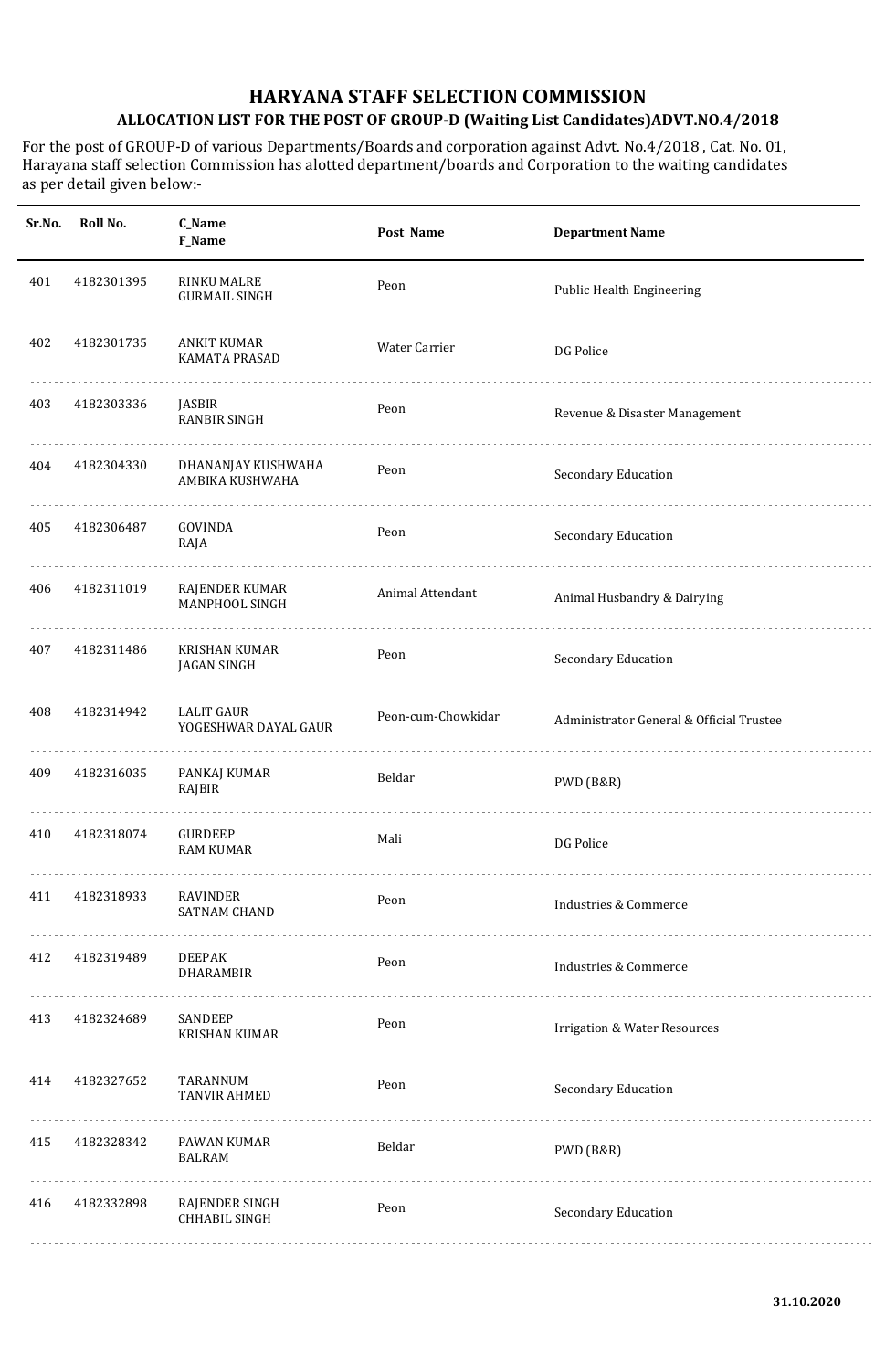| Sr.No. | Roll No.   | C_Name<br><b>F_Name</b>                        | Post Name          | <b>Department Name</b>                  |
|--------|------------|------------------------------------------------|--------------------|-----------------------------------------|
| 417    | 4182333053 | MAHESH KUMAR<br>AMIRAM                         | Peon               | Secondary Education                     |
| 418    | 4182337623 | MANJU DEVI<br><b>KRISHAN KUMAR</b>             | Peon               | <b>Irrigation &amp; Water Resources</b> |
| 419    | 4182342139 | SURENDER KUMAR<br><b>DOLAT RAM</b>             | Animal Attendant   | Animal Husbandry & Dairying             |
| 420    | 4182344930 | VIKRANT<br>MUNNA SINGH                         | StoreMan           | <b>State Transport</b>                  |
| 421    | 4182348405 | <b>VIKAS</b><br>JOGINDER                       | Beldar             | PWD (B&R)                               |
| 422    | 4182349056 | SUNIL KUMAR<br><b>CHHABIL DASS</b>             | Animal Attendant   | Animal Husbandry & Dairying             |
| 423    | 4182350464 | <b>VIKRAM SINGH</b><br><b>BHOOP SINGH</b>      | Beldar             | PWD (B&R)                               |
| 424    | 4182356238 | RANJEET SINGH MANGAL<br>JOGIENDER SINGH MANGAL | Mechanical Helper  | <b>State Transport</b>                  |
| 425    | 4182358304 | MONU KUMAR<br><b>MAHINDER SINGH</b>            | Peon               | Secondary Education                     |
| 426    | 4182360868 | <b>GAURAV KUMAR</b><br>PREM CHAND              | Beldar             | PWD (B&R)                               |
| 427    | 4182365678 | <b>VIKAS VERMA</b><br>TEJ SINGH                | Peon               | Secondary Education                     |
| 428    | 4182366245 | <b>GAURAV KUMAR</b><br><b>JARNAIL SINGH</b>    | Peon               | <b>State Transport</b>                  |
| 429    | 4182366328 | NEERAJ KUMAR<br>PARKASH CHAND                  | Electrician Helper | <b>State Transport</b>                  |
| 430    | 4182370329 | MURSALIM<br><b>ISHAB KHAN</b>                  | Peon               | <b>Urban Local Bodies</b>               |
| 431    | 4182371185 | <b>PARVEEN KUMAR</b><br>PHOOL CHAND            | Peon               | Agriculture                             |
| 432    | 4182372647 | SWATI<br>SATISH KUMAR                          | Peon               | <b>Irrigation &amp; Water Resources</b> |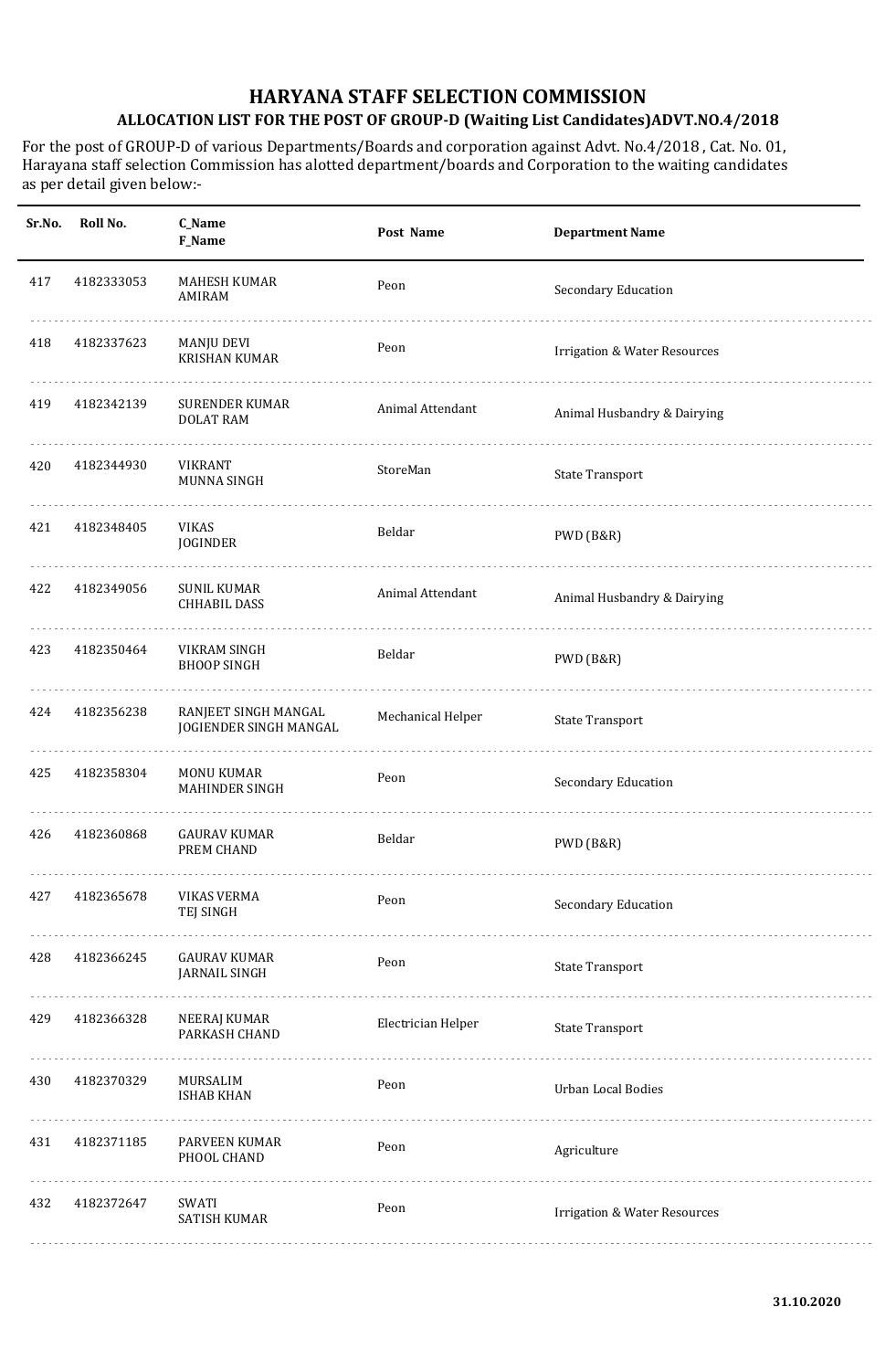| Sr.No. | Roll No.   | C_Name<br>F_Name                           | Post Name          | <b>Department Name</b>                    |
|--------|------------|--------------------------------------------|--------------------|-------------------------------------------|
| 433    | 4182374117 | VIKASH KUMAR<br>SHYAM LAL                  | Animal Attendant   | Animal Husbandry & Dairying               |
| 434    | 4182378939 | SANGEETA<br>RAJPAL                         | Peon               | Secondary Education                       |
| 435    | 4182379228 | NAVAL KUMAR<br>UTTAM CHAND                 | Peon               | Secondary Education                       |
| 436    | 4182380737 | RAJESH SAINI<br>SURESH KUMAR SAINI         | Peon               | <b>ESI Health Care</b>                    |
| 437    | 4182381590 | RAJNI<br>RAJESH KUMAR                      | Peon               | <b>State Transport</b>                    |
| 438    | 4182382960 | <b>JILE SINGH</b><br><b>OM PARKASH</b>     | Peon               | Hospitality Organisation                  |
| 439    | 4182387929 | ABHILESH KUMAR<br><b>GUGAN RAM</b>         | Peon               | Employment                                |
| 440    | 4182390217 | SAPNA SAINI<br><b>RAMESH KUMAR</b>         | Ward Servant       | <b>ESI Health Care</b>                    |
| 441    | 4182392242 | <b>VIKAS</b><br><b>OM PARKASH</b>          | Peon               | Secondary Education                       |
| 442    | 4182392711 | <b>RAMOTAR</b><br><b>BHAGI RATH SINGH</b>  | Workshop Attendant | Skill Development and industrial training |
| 443    | 4182395519 | SONIA<br>RAJESH KUMAR                      | Mali               | Forest                                    |
| 444    | 4182396444 | <b>NASEEB SINGH</b><br><b>ISHWAR SINGH</b> | Animal Attendant   | Animal Husbandry & Dairying               |
| 445    | 4182398402 | SIKANDER KUMAR<br><b>NAFE SINGH</b>        | Peon               | Prosecution                               |
| 446    | 4182401572 | MANDEEP<br><b>BALWAN</b>                   | Daftari            | DG Police                                 |
| 447    | 4182402992 | ROHTAS<br>RAMJI LAL                        | Electrician Helper | <b>State Transport</b>                    |
| 448    | 4182404242 | PRITI<br><b>MAHAVIR</b>                    | Peon               | Urban Local Bodies                        |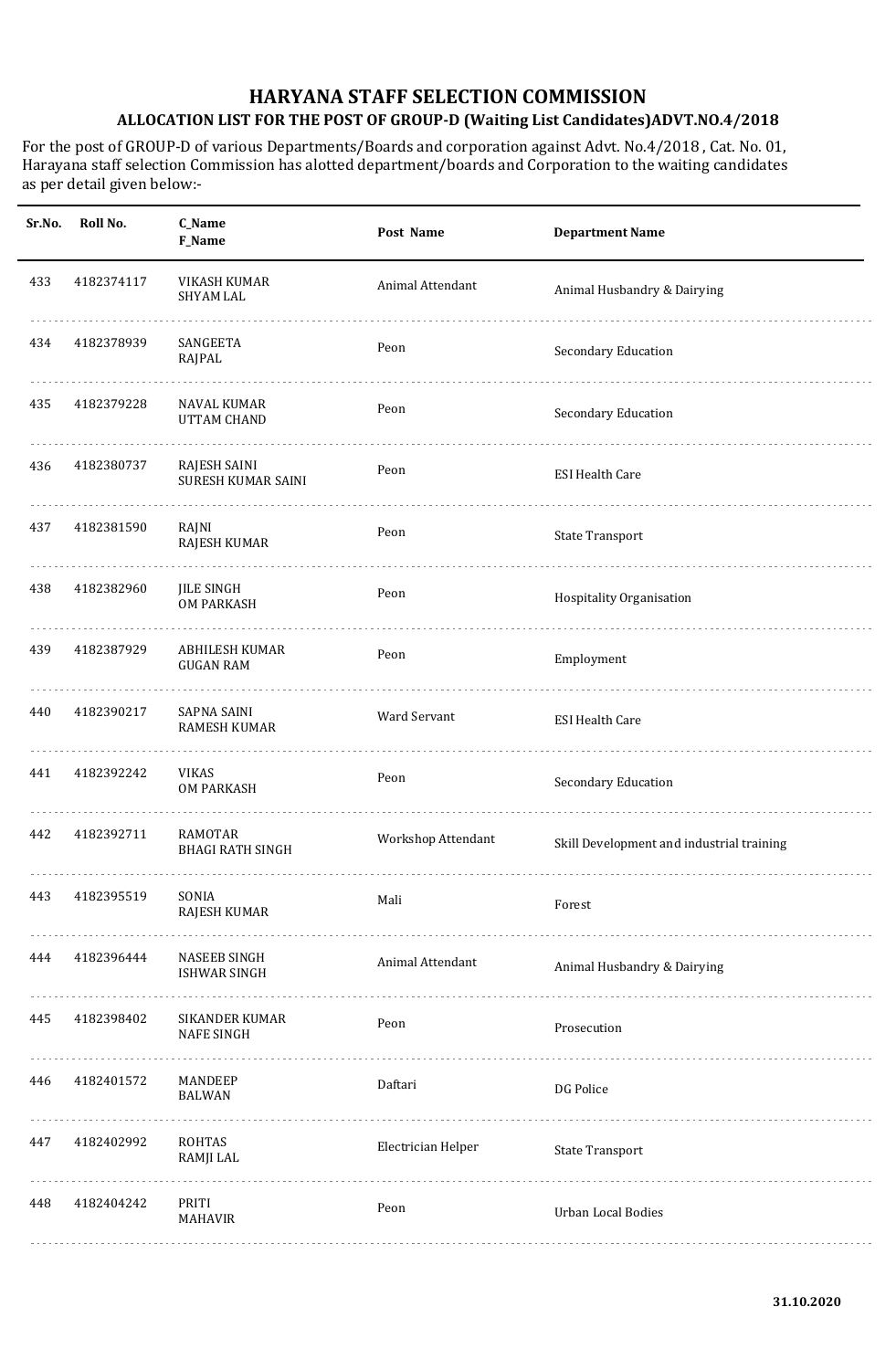| Sr.No. | Roll No.   | C_Name<br>F_Name                           | Post Name          | <b>Department Name</b>                    |
|--------|------------|--------------------------------------------|--------------------|-------------------------------------------|
| 449    | 4182405988 | LOKESH KUMAR<br><b>SUBE SINGH</b>          | Peon               | Secondary Education                       |
| 450    | 4182410146 | ASHOK KUMAR<br><b>UDAVVIR SINGH</b>        | Peon               | PWD (B&R)                                 |
| 451    | 4182411664 | RENU<br>RAMNIWAS                           | Peon-cum-chowkidar | O/o Chief Secretary                       |
| 452    | 4182412270 | JAGTAR SINGH<br><b>BALBIR SINGH</b>        | Water Carrier      | Revenue & Disaster Management             |
| 453    | 4182414466 | <b>BALJEET SINGH</b><br>RISHI LAL          | Beldar             | PWD (B&R)                                 |
| 454    | 4182419324 | AMIR<br><b>KRISHAN</b>                     | Peon               | Treasury & Account Department             |
| 455    | 4182421435 | AKSHAY DABURA<br><b>SUSHIL DABURA</b>      | Helper             | Civil Aviation                            |
| 456    | 4182422479 | SATISH<br>SATBIR SINGH                     | Peon               | Fisheries                                 |
| 457    | 4182427600 | <b>MONU</b><br><b>RATIRAM</b>              | Peon cum chowkidar | Skill Development and industrial training |
| 458    | 4182432176 | GOBIND<br>OMPARKASH                        | Peon               | Advocate General                          |
| 459    | 4182432279 | NAKUL<br><b>JOGENDER SINGH</b>             | Field Man          | Agriculture                               |
| 460    | 4182433765 | <b>JYOTI RANI</b><br><b>BIJENDER</b>       | Peon               | Secondary Education                       |
| 461    | 4182434059 | <b>AMIT KUMAR</b><br><b>SURENDER SINGH</b> | Peon               | <b>ESI Health Care</b>                    |
| 462    | 4182437057 | <b>RAKESH</b><br><b>BEGRAJ</b>             | Peon               | Secondary Education                       |
| 463    | 4182440539 | ANIL YADAV<br><b>GANGA RAM</b>             | Peon               | Secondary Education                       |
| 464    | 4182442033 | RISHI PAL<br>SOMVIR SINGH                  | Cook               | DG Police                                 |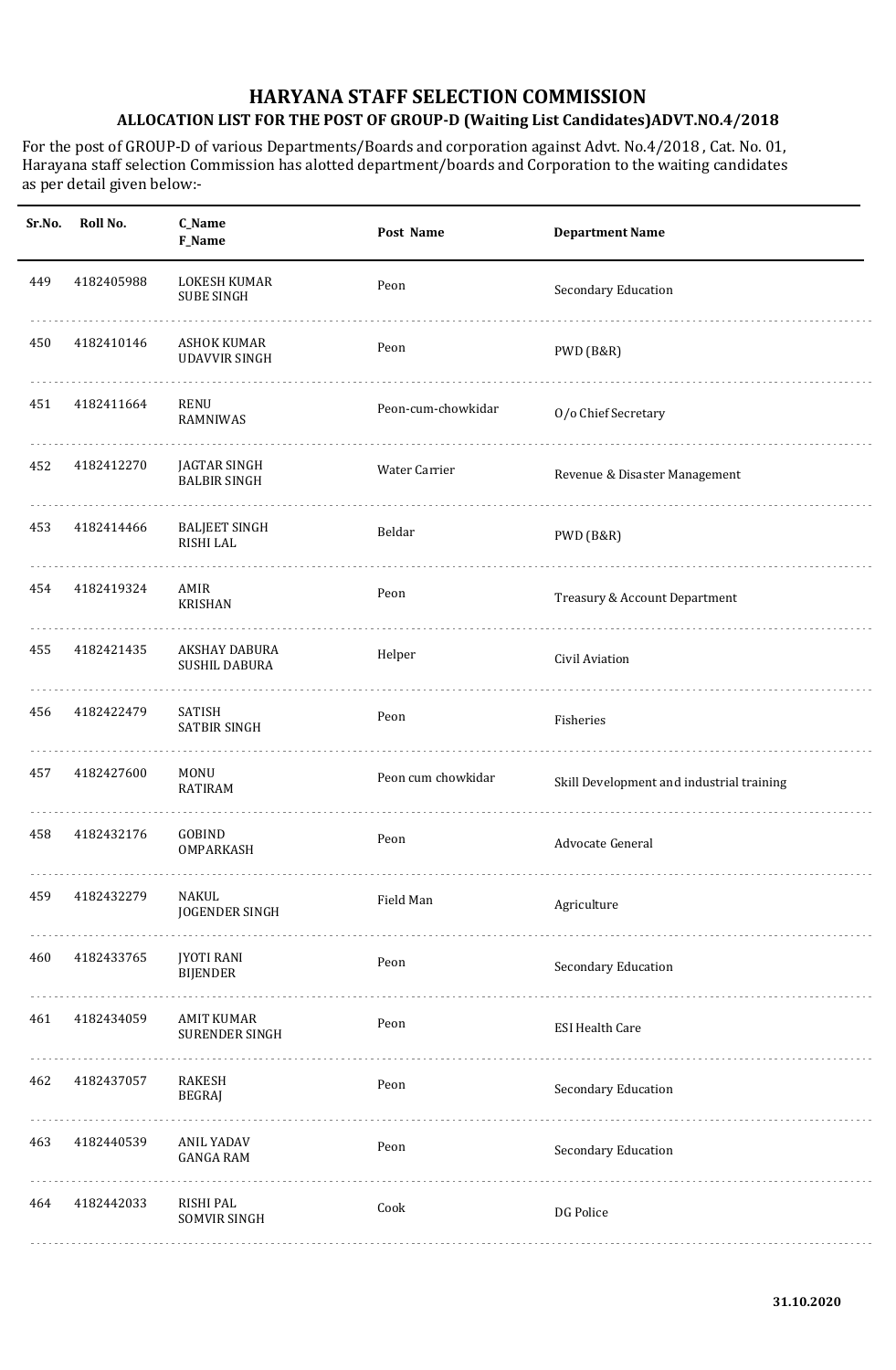| Sr.No. | Roll No.   | C_Name<br>F_Name                             | Post Name         | <b>Department Name</b>        |
|--------|------------|----------------------------------------------|-------------------|-------------------------------|
| 465    | 4182443285 | SANJAY KUMAR<br><b>SURAJ BHAN</b>            | Beldar            | PWD (B&R)                     |
| 466    | 4182449722 | PREM KUMAR<br><b>VIRENDER SINGH</b>          | Peon              | Sports & Youth Affairs        |
| 467    | 4182449864 | <b>GAJENDER SINGH</b><br><b>RAM KANWAR</b>   | Peon              | Secondary Education           |
| 468    | 4182451690 | LAKHMIR KAUR<br><b>SURJIT SINGH</b>          | Cleaner           | PWD (B&R)                     |
| 469    | 4182454830 | DEEPAK KUMAR<br>VIJENDER                     | Peon              | Hospitality Organisation      |
| 470    | 4182456452 | MOHD ANSAR<br>NOOR MOHD                      | Mechanical Helper | <b>State Transport</b>        |
| 471    | 4182459717 | <b>JOGINDER KUMAR</b><br><b>AMAN KUMAR</b>   | Peon              | Town & Country Planning       |
| 472    | 4182462914 | <b>DEEPAK</b><br><b>SAT NARAYAN</b>          | Peon              | Secondary Education           |
| 473    | 4182468618 | PRAVEEN KUMAR<br><b>AVINASH CHAND</b>        | Beldar            | PWD (B&R)                     |
| 474    | 4182471561 | <b>MANOJ KUMAR</b><br>RAJ KUMAR              | Animal Attendant  | Animal Husbandry & Dairying   |
| 475    | 4182472592 | POONAM KUMARI<br><b>AJMER SINGH</b>          | Peon              | Secondary Education           |
| 476    | 4182474345 | NIKIL KUMAR<br><b>BIJENDRA SINGH</b>         | Peon              | Secondary Education           |
| 477    | 4182475642 | <b>SAHIL DUHAN</b><br><b>DAVENDER DHUWAN</b> | Peon              | Revenue & Disaster Management |
| 478    | 4182477042 | SANJAY KUMAR<br>MAMCHAND                     | Peon              | Women & Child Development     |
| 479    | 4182478031 | POONAM<br>PRAHLAD                            | Peon              | Secondary Education           |
| 480    | 4182478499 | <b>KAMAL KANT</b><br>MAHESH SWAROOP          | Peon              | <b>State Transport</b>        |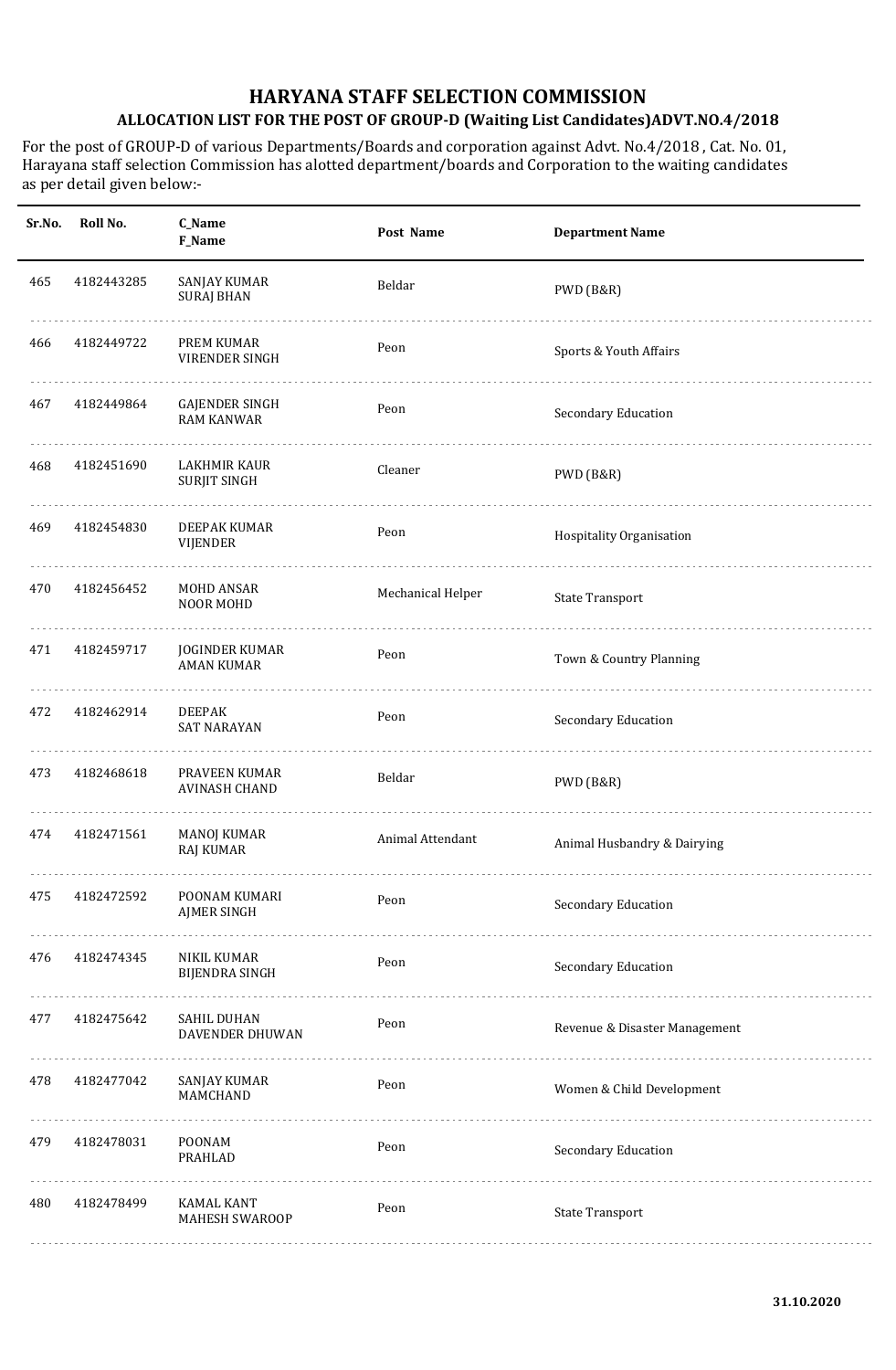| Sr.No. | Roll No.   | C_Name<br>F_Name                              | Post Name | <b>Department Name</b>        |
|--------|------------|-----------------------------------------------|-----------|-------------------------------|
| 481    | 4182484025 | <b>SURENDER</b><br><b>BHANA</b>               | Beldar    | PWD (B&R)                     |
| 482    | 4182485100 | GAURAV<br><b>JAIVEER SINGH</b>                | Peon      | Revenue & Disaster Management |
| 483    | 4182485883 | DEVENDAR KUMAR<br>RAJKUMAR                    | Peon      | Revenue & Disaster Management |
| 484    | 4182492355 | <b>MONIT</b><br><b>CHAND SINGH</b>            | Beldar    | PWD (B&R)                     |
| 485    | 4182497602 | <b>SUKHVIR</b><br>CHANDERPAL                  | Peon      | Secondary Education           |
| 486    | 4182499729 | <b>BIKRAM SINGH</b><br><b>BHARAT SINGH</b>    | Beldar    | PWD (B&R)                     |
| 487    | 4182499751 | <b>JAGPREET</b><br><b>GULAB SINGH</b>         | Peon      | Secondary Education           |
| 488    | 4182501824 | <b>GURDEEP SINGH</b><br><b>BHAGWANT SINGH</b> | Peon      | <b>ESI Health Care</b>        |
| 489    | 4182502504 | <b>VIRENDER KUMAR</b><br><b>TARA CHAND</b>    | Peon      | Secondary Education           |
| 490    | 4182503991 | <b>SUKHWANT SINGH</b><br><b>AJIT SINGH</b>    | Peon      | <b>Urban Local Bodies</b>     |
| 491    | 4182509318 | MAYANK VERMA<br><b>ASHOK VERMA</b>            | Peon      | <b>ESI Health Care</b>        |
| 492    | 4182512128 | SUNIL<br>KRISHAN MALIK                        | Beldar    | PWD (B&R)                     |
| 493    | 4182520727 | <b>VIKENDER</b><br><b>SURESH KUMAR</b>        | Beldar    | PWD (B&R)                     |
| 494    | 4182524113 | AMIT<br><b>BALWAN SINGH</b>                   | Beldar    | PWD (B&R)                     |
| 495    | 4182524408 | SUNIL<br><b>RAMESH</b>                        | Peon      | Development and Panchayats    |
| 496    | 4182526380 | <b>JAVED KHAN</b><br>MOHD MAJEED KHAN         | Peon      | Secondary Education           |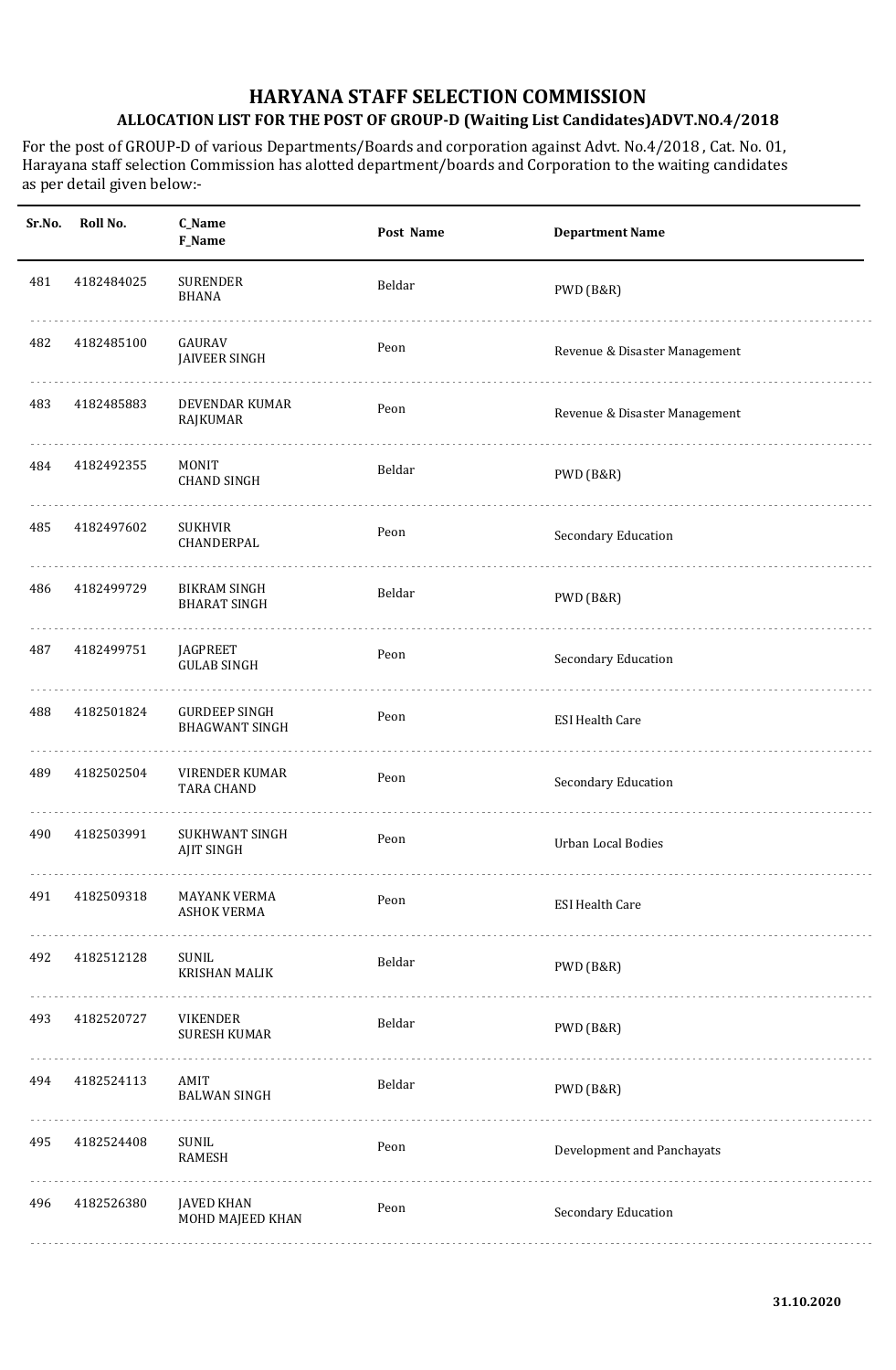| Sr.No. | Roll No.   | C_Name<br>F_Name                              | Post Name          | <b>Department Name</b>                    |
|--------|------------|-----------------------------------------------|--------------------|-------------------------------------------|
| 497    | 4182527980 | <b>GAURAV KUMAR</b><br><b>RAMESH SAW</b>      | Peon               | Advocate General                          |
| 498    | 4182530337 | SANDEEP KUMAR<br>SATPAL SINGH                 | Peon               | Secondary Education                       |
| 499    | 4182531702 | SANJAY<br><b>RAM RATAN</b>                    | Cook               | DG Police                                 |
| 500    | 4182533030 | VIRENDER SINHG<br>RAMESHWAR DASS              | Beldar             | PWD (B&R)                                 |
| 501    | 4182534390 | <b>NEELAM</b><br><b>BALWAN</b>                | Electrician Helper | <b>State Transport</b>                    |
| 502    | 4182537960 | DHARMENDER<br><b>SUMER SINGH</b>              | Peon               | Revenue & Disaster Management             |
| 503    | 4182542752 | <b>SULTAN SINGH</b><br><b>RAM GOPAL</b>       | Peon               | <b>Irrigation &amp; Water Resources</b>   |
| 504    | 4182543125 | SATPAL<br><b>SATBIR SINGH</b>                 | Peon               | Animal Husbandry & Dairying               |
| 505    | 4182545292 | HARI SINGH<br><b>KALU SINGH</b>               | Mechanical Helper  | <b>State Transport</b>                    |
| 506    | 4182545611 | SAHAB SINGH TANWAR<br>PALE RAM                | Peon               | Welfare of SC & BC                        |
| 507    | 4182546949 | <b>ASHOK KUMAR</b><br>DIN DAYAL               | Beldar             | PWD (B&R)                                 |
| 508    | 4182550275 | PARDEEP<br>SURAJMAL                           | Beldar             | PWD (B&R)                                 |
| 509    | 4182551908 | SHIKHER SINGHA<br>RAJENDER SINGHA             | Peon-cum-chowkidar | Haryana State Agriculture Marketing Board |
| 510    | 4182556720 | <b>CHANCHAL KUMAR</b><br><b>SANJEEV ANAND</b> | Water Carrier      | DG Police                                 |
| 511    | 4182559865 | DINESH KUMAR<br><b>NAHAR SINGH</b>            | Peon               | Secondary Education                       |
| 512    | 4182566576 | <b>SANJAY KUMAR</b><br>DARIYA SINGH           | Peon               | <b>Technical Education</b>                |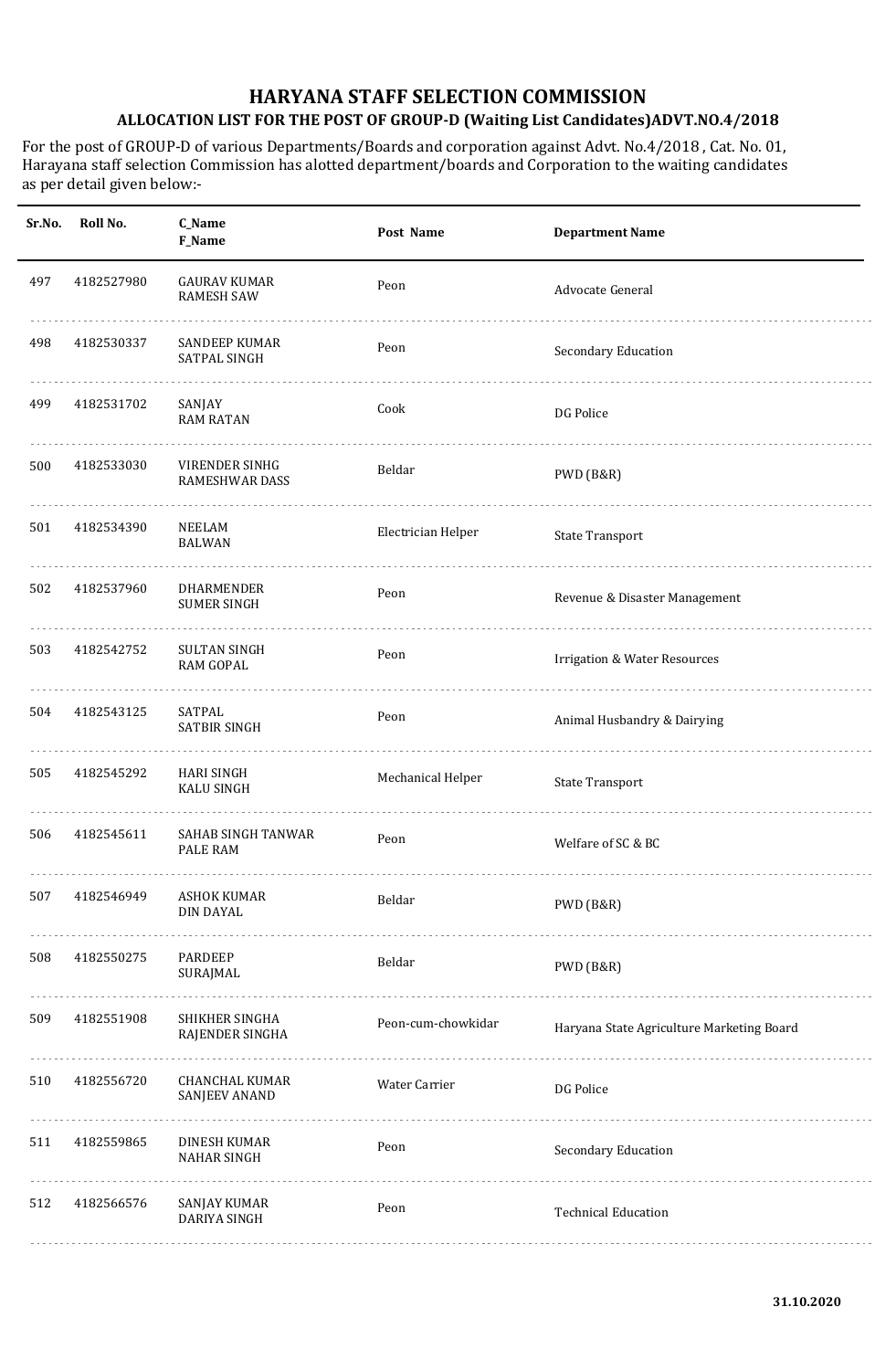| Sr.No. | Roll No.   | C_Name<br><b>F_Name</b>                     | Post Name         | <b>Department Name</b>           |
|--------|------------|---------------------------------------------|-------------------|----------------------------------|
| 513    | 4182568211 | RAGHBIR<br>RAMESHWER                        | Water Carrier     | DG Police                        |
| 514    | 4182570757 | SANJAY KUMAR<br><b>RATTI RAM</b>            | Peon              | Advocate General                 |
| 515    | 4182571025 | <b>NARESH KUMAR</b><br>PREM CHAND           | Mechanical Helper | <b>State Transport</b>           |
| 516    | 4182574171 | ANKUSH<br><b>SURESH</b>                     | Beldar            | PWD (B&R)                        |
| 517    | 4182577686 | <b>MANJEET SINGH</b><br><b>BALDEV SINGH</b> | Beldar            | PWD (B&R)                        |
| 518    | 4182583310 | <b>VED PRAKASH</b><br>DHARAM SINGH          | Peon              | <b>Industries &amp; Commerce</b> |
| 519    | 4182583318 | MANDEEP<br><b>SUMER SINGH</b>               | Beldar            | PWD (B&R)                        |
| 520    | 4182585172 | ROHIT<br><b>NARESH</b>                      | Water Carrier     | DG Police                        |
| 521    | 4182589149 | POONAM RANI<br>PREM SINGH                   | Peon              | Town & Country Planning          |
| 522    | 4182592396 | <b>BHUPENDER</b><br><b>ISHWARDAS</b>        | Beldar            | PWD (B&R)                        |
| 523    | 4182593449 | ANKIT<br>BALMUKAND                          | Animal Attendant  | Animal Husbandry & Dairying      |
| 524    | 4182595127 | <b>SURENDER SINGH</b><br><b>RAM KISHAN</b>  | Peon              | <b>ESI Health Care</b>           |
| 525    | 4182600363 | KAMAL BHANWARA<br>RAMESH BHANWARA<br>.      | Peon              | PWD (B&R)                        |
| 526    | 4182606028 | DEVINDER KUNDU<br><b>HAWA SINGH</b>         | Peon              | <b>Health Service</b>            |
| 527    | 4182608547 | KULVINDER<br><b>JOGINDER SAINI</b>          | Peon              | Secondary Education              |
| 528    | 4182609800 | MOHIT<br>RAMESH KUMAR                       | Peon              | Labour                           |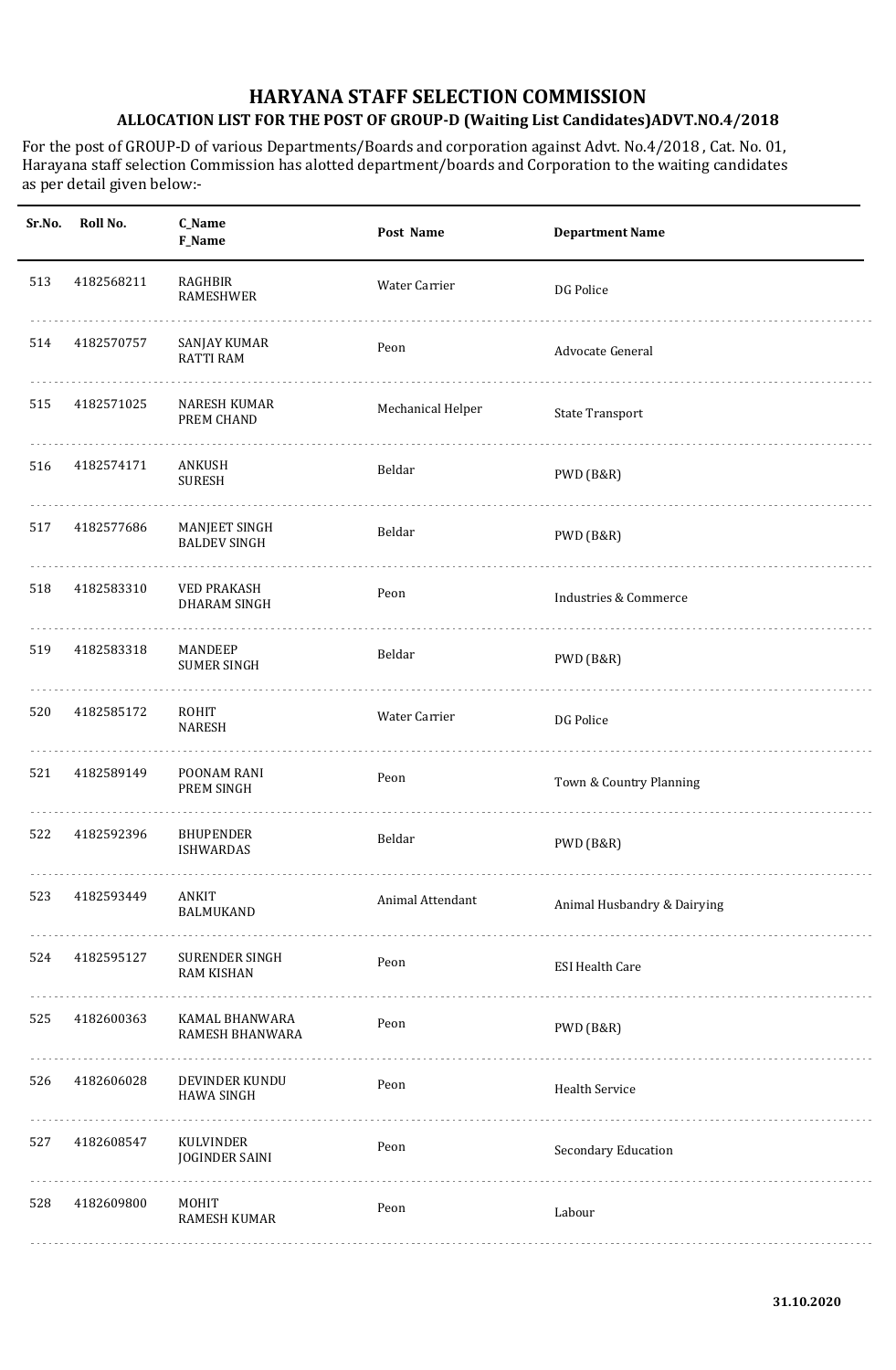| Sr.No. | Roll No.   | C_Name<br>F_Name                              | Post Name          | <b>Department Name</b>                           |
|--------|------------|-----------------------------------------------|--------------------|--------------------------------------------------|
| 529    | 4182610579 | AJAY<br>SATYAWAN                              | Peon               | Haryana BC & Economically Weaker Sections Kalyan |
| 530    | 4182612988 | <b>MANISH KUMAR</b><br><b>DHARMPAL SINGH</b>  | Peon               | Revenue & Disaster Management                    |
| 531    | 4182614852 | ANKIT<br><b>AJEET</b>                         | Beldar             | PWD (B&R)                                        |
| 532    | 4182618451 | <b>HARINDER SINGH</b><br><b>BHAGMAL SINGH</b> | Peon               | Revenue & Disaster Management                    |
| 533    | 4182628255 | <b>SANDEEP CHADDA</b><br>RAJBIR SINGH         | Peon               | Revenue & Disaster Management                    |
| 534    | 4182635354 | <b>SUMIT KUMAR</b><br><b>VISHAN PAL</b>       | Beldar             | PWD (B&R)                                        |
| 535    | 4182635790 | SANDEEP SINGH<br><b>SATBIR SINGH</b>          | Workshop Attendant | Skill Development and industrial training        |
| 536    | 4182636829 | PRASHANT RAWAT<br><b>CHETRAM</b>              | Beldar             | PWD (B&R)                                        |
| 537    | 4182640822 | <b>VIRENDER</b><br><b>BALDEV SINGH</b>        | Animal Attendant   | Animal Husbandry & Dairying                      |
| 538    | 4182645307 | <b>PRADUMAN</b><br>PRATAP SINGH               | Peon               | Revenue & Disaster Management                    |
| 539    | 4182645401 | SONU<br>SATBIR SINGH                          | Beldar             | PWD (B&R)                                        |
| 540    | 4182648764 | SOMBIR<br><b>RAM KUMAR</b>                    | Peon cum chowkidar | Skill Development and industrial training        |
| 541    | 4182648807 | NARESH<br>LAXMI NARAYAN                       | Peon               | Secondary Education                              |
| 542    | 4182650932 | SANDEEP<br><b>DHARAM PAL</b>                  | Peon               | Revenue & Disaster Management                    |
| 543    | 4182652260 | NEERAJ KUMAR<br><b>INDRAJ SINGH</b>           | Animal Attendant   | Animal Husbandry & Dairying                      |
| 544    | 4182654066 | SATYVEER SHARMA<br><b>JAI PARKASH</b>         | Peon               | <b>State Transport</b>                           |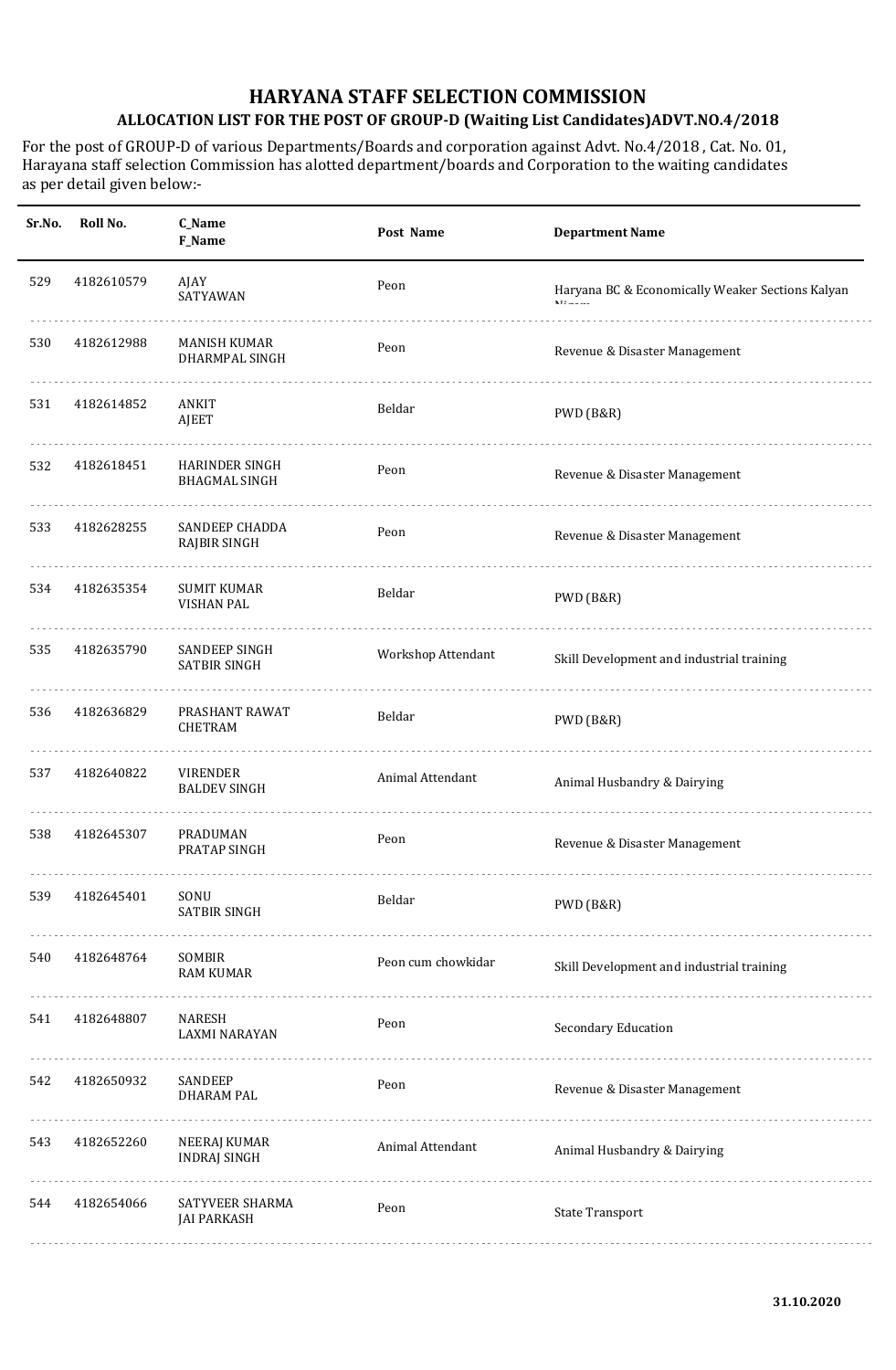| Sr.No. | Roll No.   | C_Name<br>F_Name                            | Post Name          | <b>Department Name</b>                    |
|--------|------------|---------------------------------------------|--------------------|-------------------------------------------|
| 545    | 4182655441 | ARVIND<br><b>SUBHASH</b>                    | Peon               | Secondary Education                       |
| 546    | 4182664381 | <b>NARESH KUMAR</b><br>RAJENDER PRASAD      | Mali               | Horticulture                              |
| 547    | 4182671367 | MUKESH<br><b>DAYA CHAND</b>                 | Peon               | PWD (B&R)                                 |
| 548    | 4182672334 | AMIT<br>ROHTASH                             | Workshop Attendant | Skill Development and industrial training |
| 549    | 4182673676 | KAMALDEEP<br><b>SAHIB SINGH</b>             | Peon               | Secondary Education                       |
| 550    | 4182676651 | <b>NARESH KUMAR</b><br><b>DALBIR SINGH</b>  | Beldar             | PWD (B&R)                                 |
| 551    | 4182677399 | MUKESH KUMAR<br><b>MAHENDER PAUL</b>        | Peon               | Secondary Education                       |
| 552    | 4182677713 | <b>NITIN YADAV</b><br>SHAMBHU NATH          | Peon               | Secondary Education                       |
| 553    | 4182681892 | <b>SOM PAL</b><br>PREETAM SINGH             | Beldar             | PWD (B&R)                                 |
| 554    | 4182686901 | RAHUL<br>SATBIR SINGH                       | Peon               | Supplies & Disposals                      |
| 555    | 4182692224 | <b>MANOJ KUMAR</b><br><b>RAMESH CHANDER</b> | Mali               | Urban Local Bodies                        |
| 556    | 4182693303 | RAJPAL ARYA<br><b>SURENDER ARYA</b>         | Peon               | Secondary Education                       |
| 557    | 4182697214 | DEVINDER SINGH<br>DHARMPAL SINGH            | Peon               | Urban Local Bodies                        |
| 558    | 4182699452 | <b>SURENDER KUMAR</b><br>SURAJMAL           | StoreMan           | <b>State Transport</b>                    |
| 559    | 4182702672 | SHAKEEL MOHAMAD<br><b>HANEEF MOHAMAD</b>    | Peon               | Food & Supplies                           |
| 560    | 4182703177 | SHUKARDIN<br>SHAMSHER                       | Beldar             | PWD (B&R)                                 |